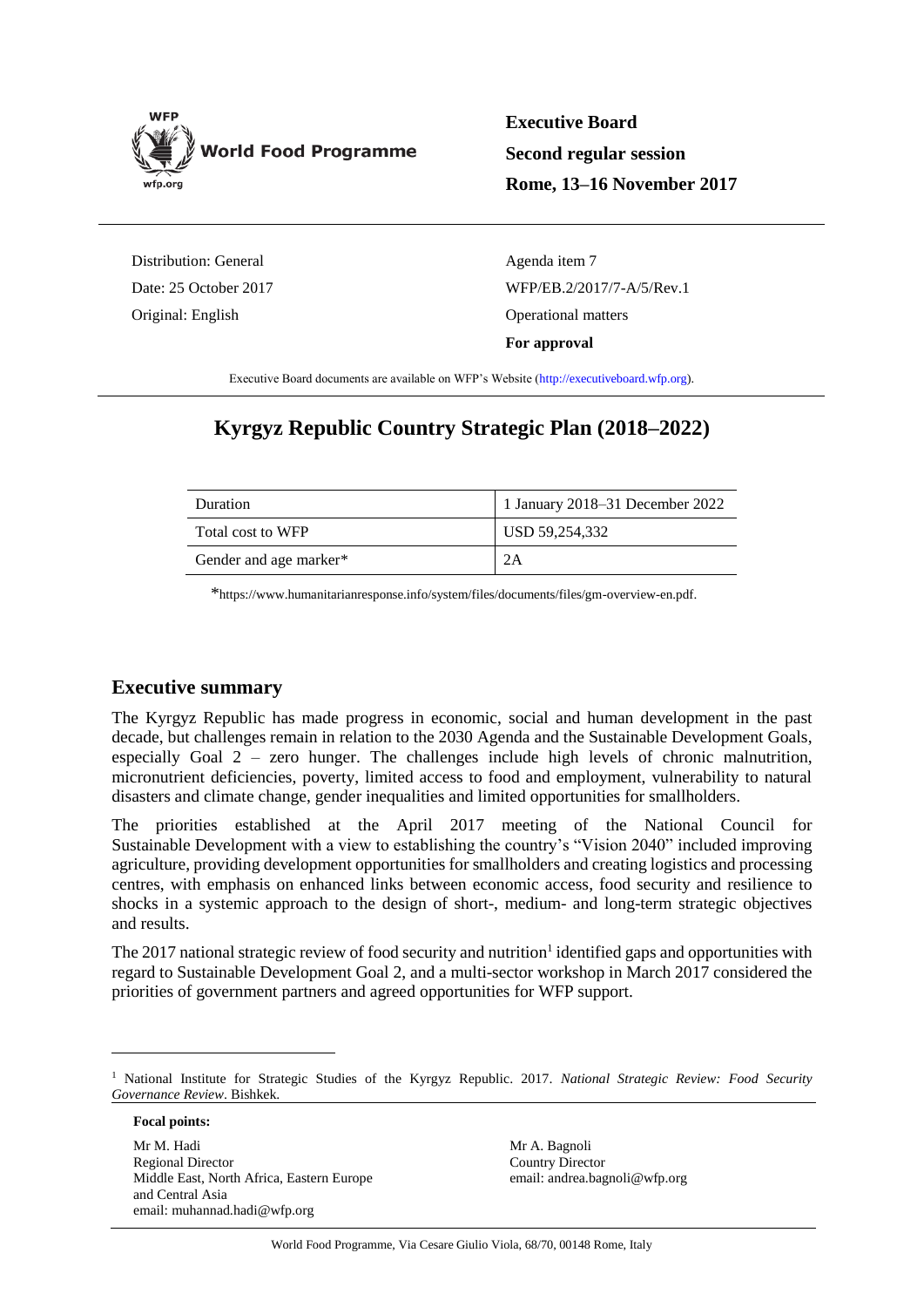The country strategic plan (2018–2022) is aligned with the Government's priorities: it addresses gaps and challenges and will ensure the transfer of knowledge under four strategic outcomes:

- $\triangleright$  Strategic outcome 1: All primary school-aged children in the Kyrgyz Republic have access to safe, adequate and nutritious food all year round (Strategic Result 1).
- $\triangleright$  Strategic outcome 2: Vulnerable and food-insecure smallholders, particularly women, in vulnerable areas of the Kyrgyz Republic, have enhanced livelihoods and increased resilience to shocks to support food security and nutrition needs all year round (Strategic Result 3).
- $\triangleright$  Strategic outcome 3: Food-insecure communities in areas vulnerable to climate change have improved food systems and are more resilient to shocks all year round (Strategic Result 4).
- $\triangleright$  Strategic outcome 4: Government institutions at the central and decentralized levels have strengthened capacities for comprehensive food security and nutrition management by 2030 (Strategic Result 5).

The country strategic plan consolidates WFP's role as a partner of the Government by complementing its food security and nutrition programmes and facilitating the generation and transfer of knowledge. The plan contributes to the new National Sustainable Development Strategy, the United Nations Development Assistance Framework (2018–2022) and Sustainable Development Goals 2 and 17. It is aligned with WFP Strategic Results 1, 3, 4 and 5.

## **Draft decision\***

1

The Board approves the Kyrgyz Republic Country Strategic Plan (2018–2022) (WFP/EB.2/2017/7-A/5/Rev.1) at a total cost to WFP of USD 59,254,332.

<sup>\*</sup> This is a draft decision. For the final decision adopted by the Board, please refer to the Decisions and Recommendations document issued at the end of the session.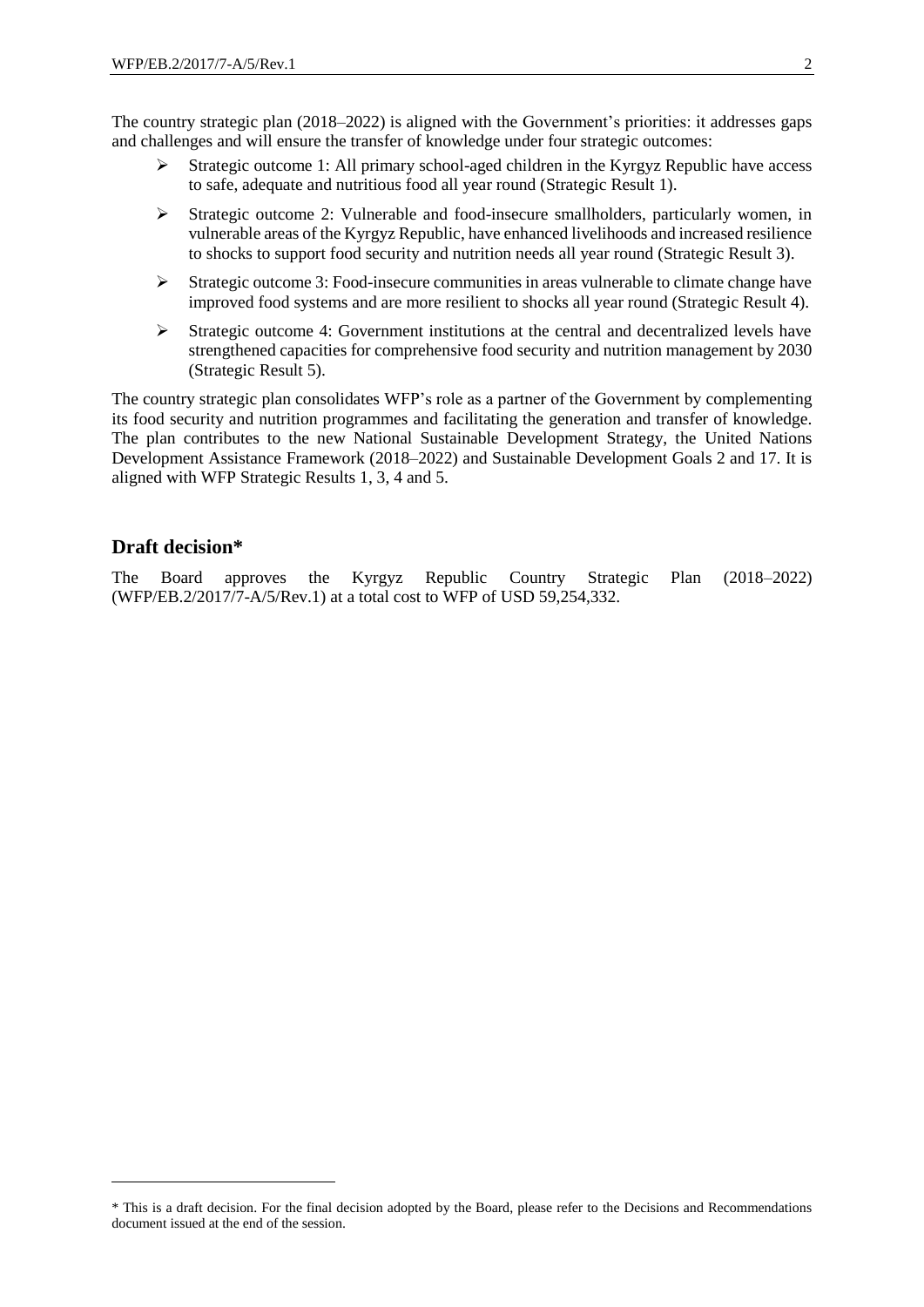## **1. Country analysis**

#### **1.1 Country context**

- 1. The Kyrgyz Republic ranks  $120<sup>th</sup>$  of 188 countries in the 2016 Human Development Index;<sup>2</sup> in 2014, it was classified by the World Bank as a lower-middle-income country. <sup>3</sup> Chronic poverty and related food insecurity and malnutrition, climatic and environmental risks, gender inequalities, disparities in regional economic development and reliance on remittances are major challenges.
- 2. Poverty is a major driving factor of food insecurity. A quarter of the population lives below the national poverty line, and poor households have limited access to sufficient safe and nutritious food. The poorest households spend most of their budgets on food<sup>4</sup> and engage in negative coping behaviour,<sup>5</sup> which has detrimental effects on consumption patterns and depletes assets; this in turn poses a risk to future productivity and leads to irreversible effects on health. Despite gradual improvements in the economy and a fall in poverty rates in recent years, chronic poverty affects a quarter of the population, especially in rural areas and among women.
- 3. Gender inequalities are a significant impediment to social and economic development, especially among women and girls. The economic participation rate among women is 40 percent, compared with 60 percent among men.<sup>6</sup> In rural areas women tend to work at the production level of value chains generating low and unpredictable incomes. Women in unpaid work and outside the labour force account for 72 percent of the working-age population living below the poverty line. The burden of caregiving, inadequacy of child care facilities and lack of affordable government social provision and work opportunities are structural barriers to women's participation in the labour force. The Kyrgyz Republic ranks  $90<sup>th</sup>$  of 159 countries in the 2015 Gender Inequality Index.<sup>7</sup>
- 4. Half of the population of 6.03 million<sup>8</sup> people are under the age of  $25$ : <sup>9</sup> this offers potential for future development but it also leads to pressure for new jobs, with large labour inflows resulting in high levels of unemployment.
- 5. The recession in the Russian Federation and economic slowdown in neighbouring Kazakhstan are affecting the economy, in which remittances from 800,000 migrants account for 25 percent of gross domestic product (GDP). Remittances fell significantly in 2015, with negative effects on consumption as growth slowed from 4.0 percent in 2014 to 3.5 percent.<sup>10</sup> The economy contracted by 2.3 percent in the first half of 2016, reflecting a sharp decline in gold output and weak performance of non-gold sectors, particularly industry and services.<sup>11</sup>
- 6. Although only 7 percent of the national land area is arable<sup>12</sup> agriculture is a significant factor in the economy and people's resilience. Agriculture contributes  $14$  percent of GDP<sup>13</sup> and employs a third of the population, including 43 percent of the poor rural population.<sup>14</sup> Rural poverty is an outcome of factors such as the small size of the farms operated by the country's 300,000 to

-

<sup>2</sup> See: [http://hdr.undp.org/sites/default/files/2016\\_human\\_development\\_report.pdf](http://hdr.undp.org/sites/default/files/2016_human_development_report.pdf)

<sup>3</sup> See:<http://www.worldbank.org/en/news/press-release/2014/07/24/kyrgyz-republic-becomes-lower-middle-income-country>

<sup>4</sup> National Institute for Strategic Studies of the Kyrgyz Republic. 2017. *National Strategic Review: Food Security Governance Review*. Bishkek.

<sup>5</sup> WFP country office in the Kyrgyz Republic. 2016. *Social Protection and Food Security in the Kyrgyz Republic.* 

<sup>6</sup> See:<http://stat.kg/media/publicationarchive/712ba4ee-ac1c-4c6b-a7f2-d373c5243031.pdf>

<sup>7</sup> See:<http://hdr.undp.org/en/data>

<sup>8</sup> See:<http://data.worldbank.org/indicator/SP.POP.TOTL?locations=KG&view=chart>

<sup>9</sup> See: http://www.stat.kg/media/publicationarchive/dd6e5a2a-2788-4818-b522-7edf2c73c391.pdf

<sup>10</sup> See:<https://www.adb.org/sites/default/files/publication/182221/ado2016.pdf>

<sup>11</sup> See: [http://pubdocs.worldbank.org/en/727751476375092599/Kyrgyz-Republic-Macroeconomic-and-Poverty-Outlook-](http://pubdocs.worldbank.org/en/727751476375092599/Kyrgyz-Republic-Macroeconomic-and-Poverty-Outlook-1610-en.pdf)[1610-en.pdf](http://pubdocs.worldbank.org/en/727751476375092599/Kyrgyz-Republic-Macroeconomic-and-Poverty-Outlook-1610-en.pdf)

<sup>12</sup> See:<http://www.fao.org/3/a-i2711e.pdf>

<sup>13</sup> National Statistical Committee of the Kyrgyz Republic (NSC), 2015.

<sup>14</sup> NSC, 2015.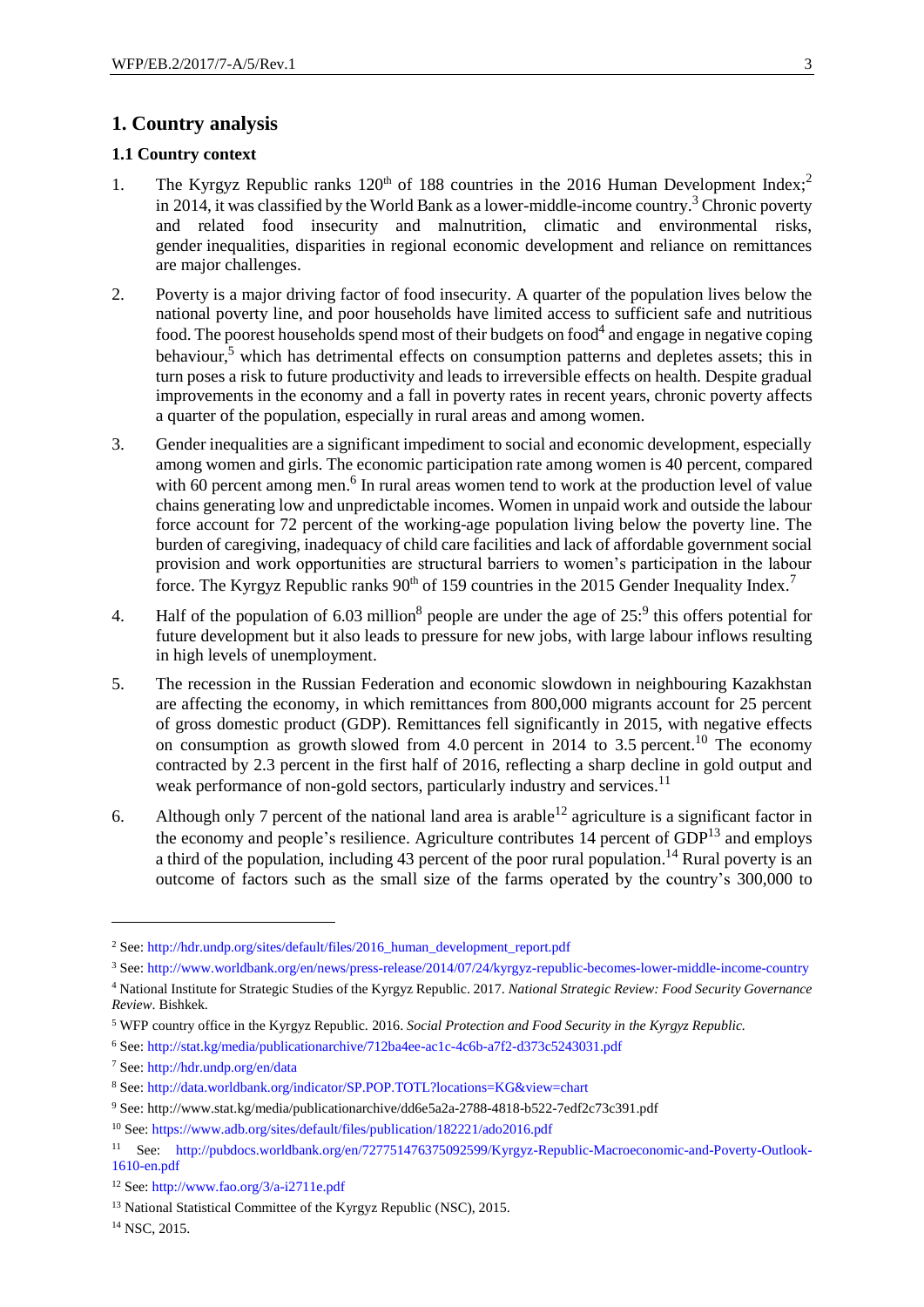400,000 smallholders,<sup>15</sup> limited access to agricultural inputs such as seeds, fertilizer, machinery and finance, poor harvesting practices, inadequate storage, high post-harvest losses and limited value-added processing.

7. The Kyrgyz Republic is highly vulnerable to natural disasters and climate change because of its high altitude, extreme weather and climate extremes and unsustainable natural resource management, which result in floods, mudslides and soil erosion; the related shocks, stresses and risks prevent the population from making sustainable development gains or building resilience to enable recovery. This is reflected in the National Sustainable Development Strategy  $(2013-2017)^{16}$  and the Programme of the Kyrgyz Republic on Transition to Sustainable Development (2013–2017).<sup>17</sup>

### *Macroeconomic environment*

- 8. The Kyrgyz Republic has been a full member of the Eurasian Economic Union (EAEU) since August 2015. The immediate outcome was an increase in imports, but this has not been matched by an increase in exports.<sup>18</sup> Economic growth is evident mainly in urban areas, driven by the expanding service, housing and construction sectors.
- 9. Analyses by the International Monetary Fund and the World Bank suggest that remittances, construction and services, which are major economic factors, have peaked and that a slowdown of sustainable growth could ensue. They recommend reforms in public spending and increases in private investments and energy tariffs to diversify and maintain economic growth. There are, however, significant risks for vulnerable and poor groups, whose income and spending are already at critical levels.

#### **1.2 Progress towards SDG 2**

#### *Progress towards SDG 2 targets*

- 10. *Access to adequate food.* Poverty is a major cause of food insecurity. The poorest people spend 74 percent of their budgets on food.<sup>19</sup> Two thirds of the country's poor people live in rural areas. Their weak purchasing power is further diminished by problems such as national dependence on imports of basic foods, particularly wheat, and the need to enhance food systems to manage local production and imports. Sex-disaggregated data on poverty indicate that 32.7 percent of women are poor compared with 31.5 percent of men,<sup>20</sup> and that women tend to be employed in low-paid services and the informal sector; their lower purchasing power results in food insecurity and malnutrition. The average wage for men is  $1.3$  times that of women.<sup>21</sup>
- 11. *End malnutrition.* In the Kyrgyz Republic 6 percent of the population suffers energy deficiencies<sup>22</sup> associated with high consumption of starchy rather than nutrient-dense foods, resulting in micronutrient deficiencies. Stunting affects 13 percent of children aged 6–59 months and 18 percent of children aged 18–23.<sup>23</sup> Anaemia affects 43 percent of children under 5 and 35 percent of women aged  $15-49$ <sup>24</sup> Vitamin A deficiency affects 32 percent of children under  $5.^{25}$  Iodine deficiency affects 61 percent of pregnant women and 43 percent of school-aged

1

<sup>15</sup> See:<http://www.stat.kg/media/publicationarchive/ca2196d5-09ea-46ae-bf23-1a80255b391a.pdf>

<sup>16</sup> See:<http://www.donors.kg/en/strategy/172-national-sustainable-development-strategy-2013-2017>

<sup>&</sup>lt;sup>17</sup> See: [https://monitoring.edu.kg/wp-content/uploads/2013/09/sd\\_program\\_en.pdf](https://monitoring.edu.kg/wp-content/uploads/2013/09/sd_program_en.pdf)

<sup>&</sup>lt;sup>18</sup> United States Department of Agriculture Foreign Agricultural Service.

<sup>19</sup> National Statistical Committee of the Kyrgyz Republic. 2016. *Food Security and Poverty: Information Bulletin*. Bishkek.

<sup>20</sup> See: <http://stat.kg/ru/statistics/gendernaya-statistika/>

 $21$  Ibid.

<sup>&</sup>lt;sup>22</sup> The Food and Agriculture Organization of the United Nations (FAO), WFP and the International Fund for Agricultural Development (IFAD). 2015. *The State of Food Insecurity in the World*. Rome.

<sup>&</sup>lt;sup>23</sup> NSC of the Kyrgyz Republic, United Nations Children's Fund (UNICEF), the United Nations Population Fund (UNFPA) 2014. Multiple indicator cluster survey (MICS). See: [http://www.stat.kg/media/files/f63800c3-bd0a-420a-b2cf-](http://www.stat.kg/media/files/f63800c3-bd0a-420a-b2cf-3fee64e617c3.pdf)[3fee64e617c3.pdf](http://www.stat.kg/media/files/f63800c3-bd0a-420a-b2cf-3fee64e617c3.pdf)

<sup>25</sup> Ibid.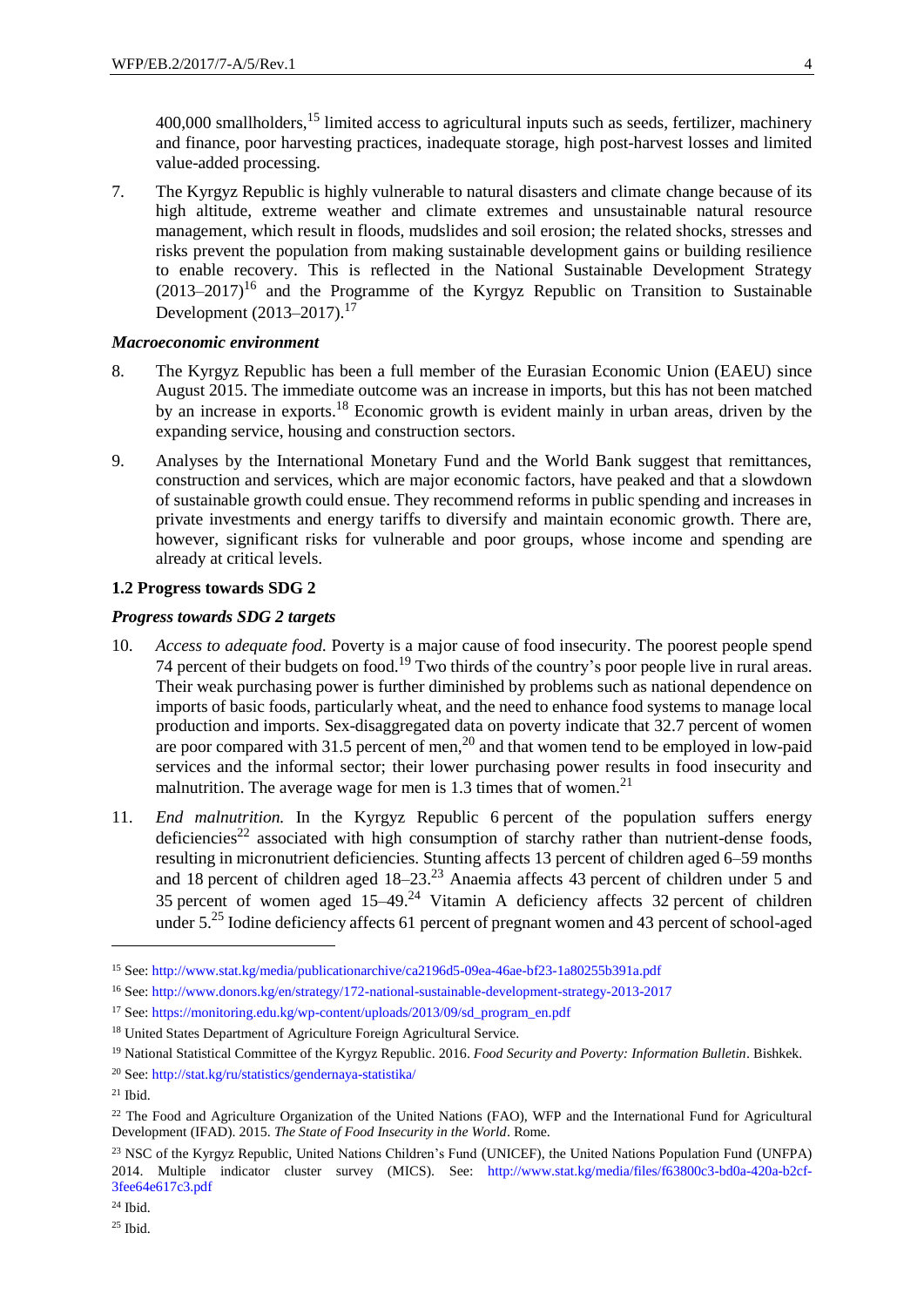children.<sup>26</sup> Folate deficiency among non-pregnant women is 42 percent.<sup>27</sup> Unbalanced food consumption results in 36 percent of men and 31 percent of women being overweight, with obesity levels of 8 percent among men and 12 percent among women.<sup>28</sup>

- 12. *Smallholder productivity and incomes.*<sup>29</sup> Agricultural productivity is declining, with the share of agriculture in GDP decreasing from 29 percent in 2006 to 14 percent in 2015.<sup>30</sup> A third of women are involved in agriculture, and even though livestock raising is considered an occupation for men, women make important contributions by processing livestock products. There are no legal or formal barriers to women's property ownership, but 80 percent of smallholders' land is registered to men. This limits women's participation in decisions about the management of land as a productive asset.
- 13. *Sustainable food systems.* The agriculture sector is highly risk-prone. Development and sustainability are hindered by cycles of shocks and stresses that undermine the sustainability of food supplies from local production.<sup>31</sup> Resources for crisis-contingency and market-stabilization measures are limited. In a context of large imports of wheat and other foods, the Government seeks food security by increasing national production and self-sufficiency in staple crops, but this constitutes a risk to the sustainability of the food system in the event of a significant decline in local production, regional price fluctuations and reduced purchasing power among poor people. Women are more likely to suffer negative health and nutrition consequences of climate-induced phenomena, for example through reduced food production leading to reduced food consumption, incomes and purchasing power. Two thirds of the people most affected by natural disasters are women, girls and boys.
- 14. *Gender equality.* Despite the adoption of national strategies, policies and plans to improve gender equality and enhance the role of women in development, significant gender gaps remain. These include low participation of women in decision-making at the local and national levels, structural barriers that prevent women from creating businesses, lack of access to information and means of production, especially in rural areas, and lack of social infrastructure and services.

#### *Key cross-sector linkages*

- 15. Net enrolment is 90 percent in primary education and 80 percent in secondary education; there is virtually no gender imbalance. Between 2008 and 2012, however, enrolment in secondary education decreased by 10 percent among girls and 7 percent among boys. Even though enrolment figures for girls are high, women's economic engagement and representation in decision-making in the political, economic and public spheres remains low. Learning outcomes are unsatisfactory: in 2014, 60 percent of pupils failed to reach basic education levels.
- 16. Between 2011 and 2015 life expectancy at birth increased by one year for both women and men, and infant mortality fell to fewer than 20 per  $1,000$  live births.<sup>32</sup> Access to health services, safe drinking water and sanitation remain limited, however, especially in rural areas.

1

<sup>26</sup> See: [https://www.unicef.org/kyrgyzstan/sitan\\_eng.pdf](https://www.unicef.org/kyrgyzstan/sitan_eng.pdf)

<sup>27</sup> Ibid.

<sup>28</sup> See: <http://stat.kg/media/publicationarchive/e4686c2a-28be-49d8-b522-613ea96efd81.pdf>

<sup>&</sup>lt;sup>29</sup> National Statistical Committee of the Kyrgyz Republic. 2016. Employment and unemployment.

See: http://www.stat.kg/media/publicationarchive/712ba4ee-ac1c-4c6b-a7f2-d373c5243031.pdf

<sup>30</sup> See:<http://www.stat.kg/media/publicationarchive/ca2196d5-09ea-46ae-bf23-1a80255b391a.pdf>

<sup>31</sup> See: [http://documents.worldbank.org/curated/en/744171467997560716/pdf/103078-KG-P154004-Box394863B-PUBLIC-](http://documents.worldbank.org/curated/en/744171467997560716/pdf/103078-KG-P154004-Box394863B-PUBLIC-ASRA.pdf)[ASRA.pdf](http://documents.worldbank.org/curated/en/744171467997560716/pdf/103078-KG-P154004-Box394863B-PUBLIC-ASRA.pdf)

<sup>32</sup> See: <http://stat.kg/ru/opendata/category/143>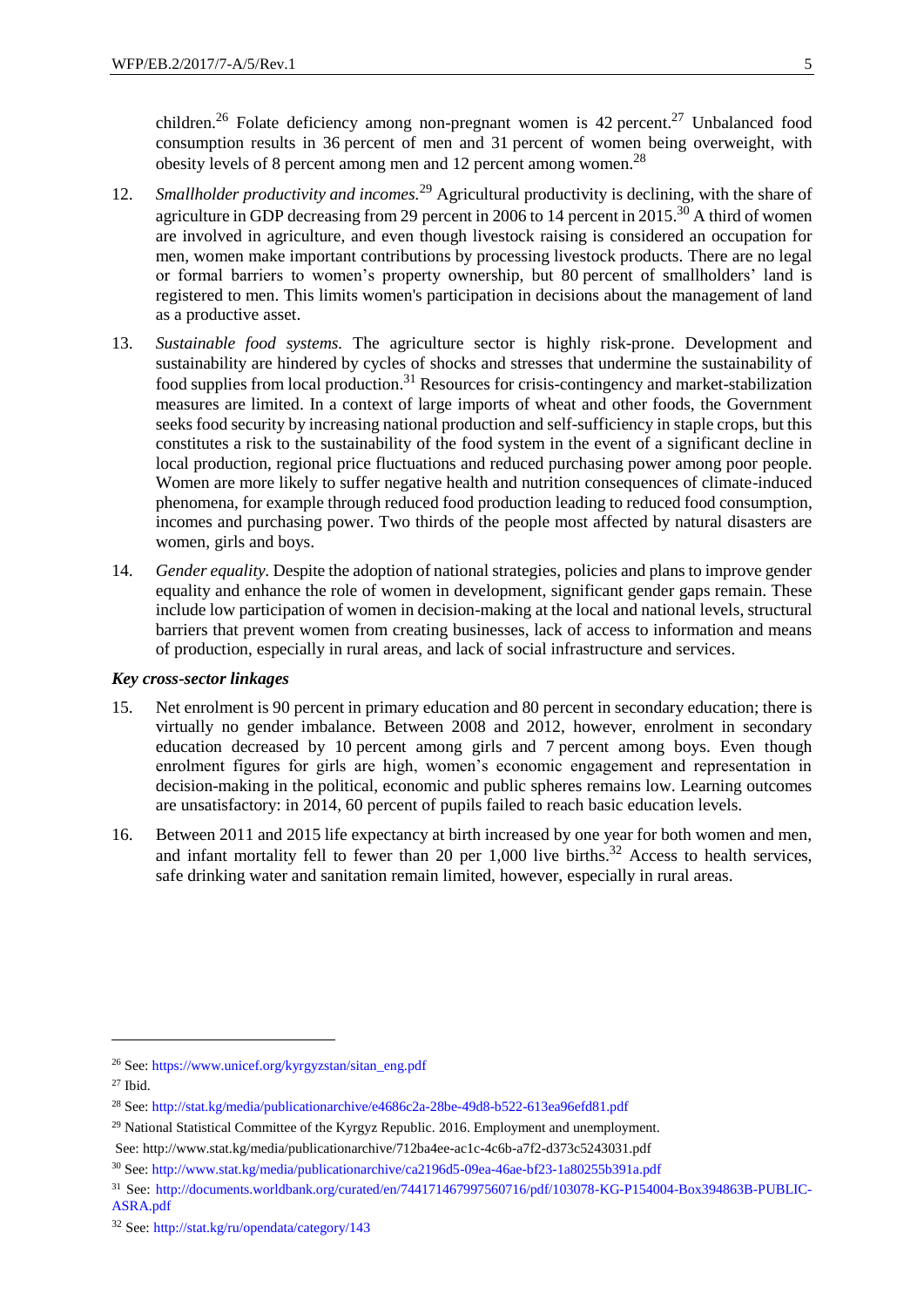## **1.3 Hunger gaps and challenges**

17. The national strategic review conducted by the National Institute for Strategic Studies in 2016/17 identified the following gaps:

## *Individual level*

- Economic access to basic food is limited for the poorest people, who spend 74 percent<sup>33</sup> of their incomes on food.
- $\triangleright$  Lack of nutrition awareness coupled with limited economic access to diverse diets contributes to a high prevalence of malnutrition.
- $\triangleright$  Access to nutritious foods and adequate diets is not improving, even though the prices of basic foods are stable.
- $\triangleright$  Domestic production of basic foods does not meet the needs of the population, who remain dependent on imports.
- Limited agricultural land and continuing population growth will lead to shortages of agricultural land, land degradation and water scarcity.
- Gender inequalities are prevalent in access to productive resources, knowledge and involvement in decision-making, limiting women's income-generating opportunities and economic status and leading to inadequate food consumption, dietary diversity and consequent micronutrient deficiencies.

### *Institutional level*

- $\triangleright$  Food security is monitored regularly, but the indicators and targets used do not cover all its dimensions; sex- and-age disaggregated data and gender equality indicators are particularly limited. Reporting on some indicators is largely for information rather than control, decision-making and follow-up.
- $\triangleright$  Institutional arrangements for addressing food insecurity are fragmentary and there is little coordination among sectors.

## *Policies and programmes*

- $\triangleright$  Sector programmes prioritize food security but do not have the targets and objectives needed for a comprehensive policy on sustainable food security for all. This leads to ineffective use of public resources and inability to track expenditures on addressing food insecurity.
- Policies focus on consequences rather than root causes.
- $\triangleright$  Social protection programmes such as the monthly benefit for poor families, unemployment benefits and public work programmes have no effect in terms of improving food security and nutrition, and productive and preventive social protection measures are not utilized.
- $\triangleright$  There is insufficient action on adapting to the effects of climate change on agriculture.

## **1.4 Country priorities**

18. The National Sustainable Development Strategy expires at the end of 2017. A new strategy will be designed and other sector policies and strategies will be revised to define the Vision 2040 for development in the Kyrgyz Republic. With regard to food security and nutrition, the national strategic review recommends the following actions.

## *Normative frameworks*

1

- $\triangleright$  Include mechanisms for regulating the food security dimensions of availability, access, utilization and stability in the Food Security Law.
- $\triangleright$  Seek new opportunities for improved food security management in the framework of EAEU membership.

<sup>33</sup> National Statistical Committee of the Kyrgyz Republic. 2016. *Food Security and Poverty: Information Bulletin*. Bishkek.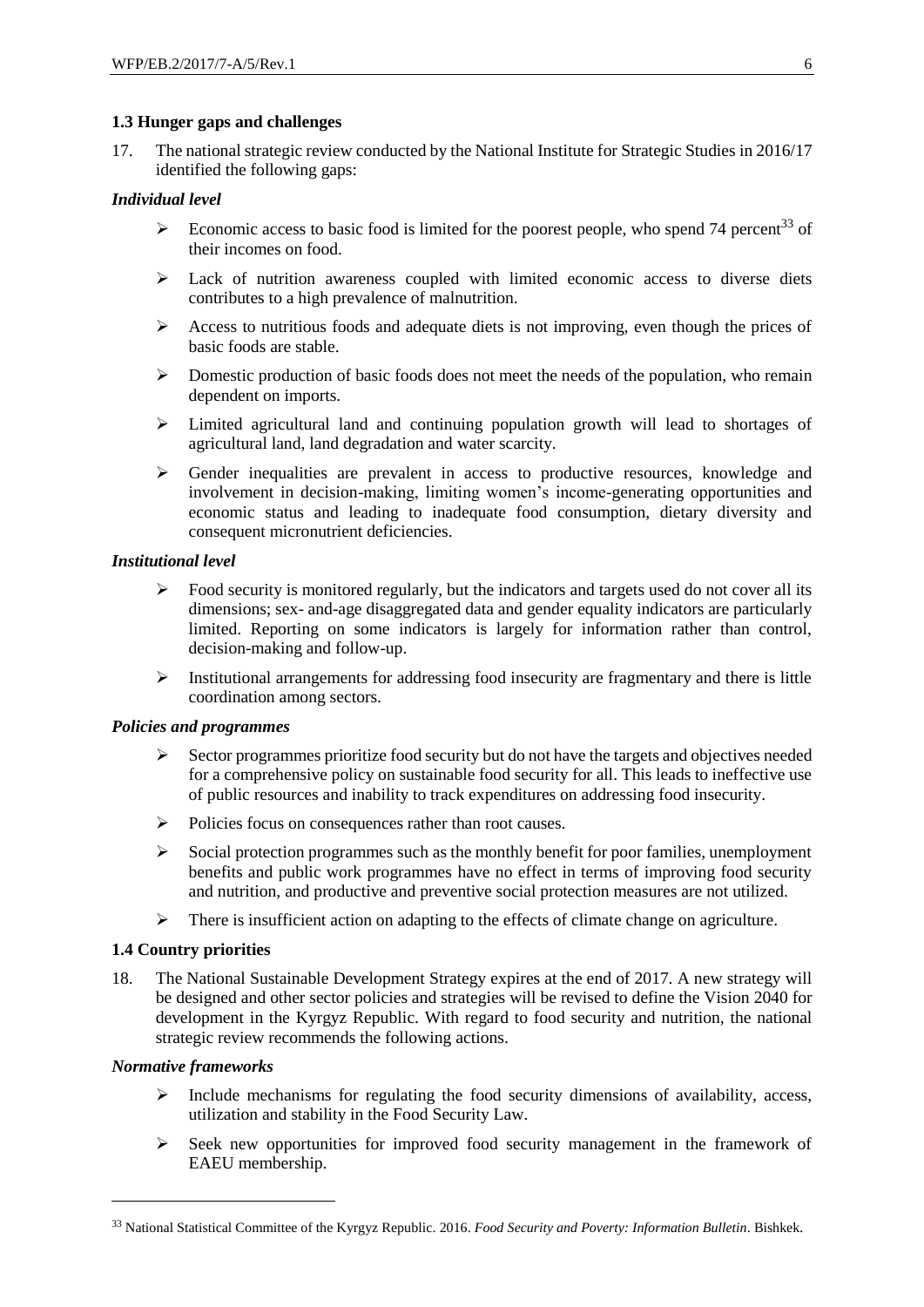$\triangleright$  Review food security indicators and measurement systems, and incorporate international approaches and best practices.

#### *Sector programmes*

- $\triangleright$  Position food security governance as an inter-sector issue, and base implementation on a single common food security management system.
- $\triangleright$  Separate objectives and measures for food security management in agency-specific normative documents, regardless of ownership, taking into account related governance issues.
- $\geq$  Link the budget for food security governance to the targets in the common food security system.
- $\triangleright$  Develop an effective food security monitoring system.

#### *Institutions*

- $\triangleright$  Reflect all food security-related objectives, roles and responsibilities in the implementation plans of all government agencies involved in food security.
- $\triangleright$  Increase the involvement of the Food Security Council in tracking implementation of the objectives in the common food security system and processes related to food security governance.
- $\triangleright$  Improve the reporting of all agencies implementing food security-related issues, including the Food Security Council.

#### *Availability*

- $\triangleright$  Increase agricultural productivity, especially by poor rural households.
- $\triangleright$  Communicate consumer preferences to domestic food producers.
- $\triangleright$  Evaluate risks to food security, taking into consideration EAEU membership and agreements with members related to regular and stable supplies of food.
- $\triangleright$  Allow public control over compliance with the volume of state food reserves, and promote the publication of qualitative assessments to ensure transparency.

## *Food access*

- $\triangleright$  Increase employment opportunities and create productive jobs with higher added value and incomes.
- $\triangleright$  Ensure that all children are covered by social safety nets by increasing access to nutritious and fortified food products and diversify school meals.

#### *Food utilization*

- $\triangleright$  Enhance the safety of local and imported foods, introduce the hazard analysis and critical control points approach and increase the number of certified foods.
- $\triangleright$  The Government should protect the interests of consumers in terms of quality control.
- $\triangleright$  Support the production of foods fortified with micronutrients.
- $\triangleright$  Raise public awareness of nutrition and healthy diets, and implement awareness-raising activities to increase public demand for fortified foods and reduce the high expenditures associated with traditional social events, which reduce the money available to households for purchasing nutritious food.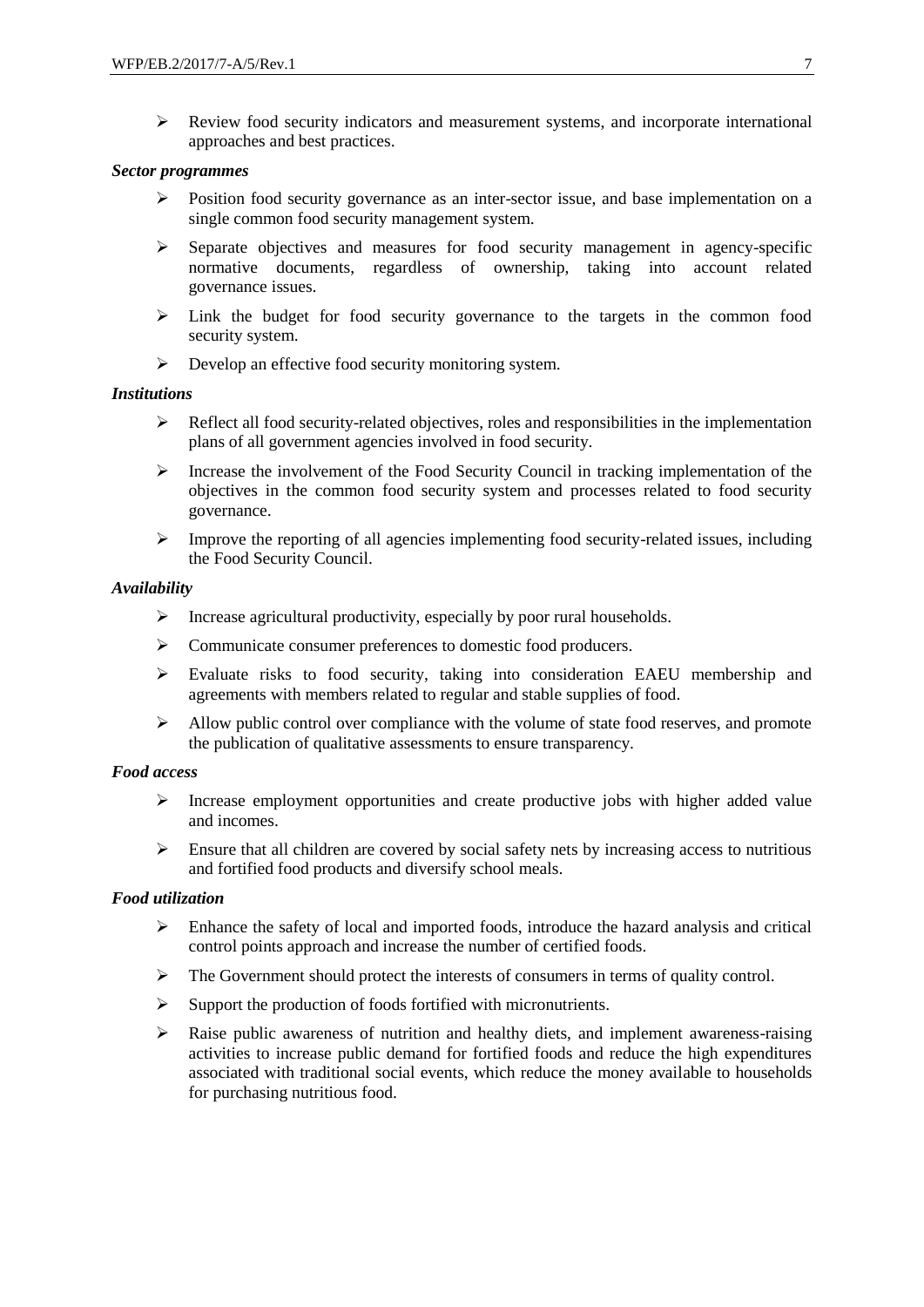#### *Stable food security*

- $\triangleright$  Design mechanisms against price instability that is not related to food shortages, and increase public awareness of food security issues.
- $\triangleright$  Adopt principles for rational use of natural resources and an ecosystem approach to environmental management.
- $\triangleright$  Increase the resilience of agricultural production to climate change.
- 19. The Government has ratified the United Nations Convention on the Elimination of All Forms of Discrimination against Women and its optional protocol. Laws addressing aspects of discrimination against women and women's rights include: i) the 2003 Law on Social and Legal Protection against Domestic Violence; ii) the 2003 Law on State Guarantees for Ensuring Gender Equality; and iii) the 2013 amendment of Articles 154 and 155 of the Criminal Code relating to bride kidnapping. A law now prohibits Islamic religious marriage involving people under the age of 17. The Government's priorities include the National Gender Equality Strategy on inclusive economic growth and food security. The Government is preparing a national action plan for 2018–2020 for achieving gender equality.
- 20. Discussions with ministries are helping to define priorities for the national Vision 2040: this will include the introduction of preventive and productive functions such as social insurance schemes. Human development and gender equality and women's empowerment will be cross-cutting themes.

## **2. Strategic implications for WFP**

### **2.1 WFP's experience and lessons learned**

- 21. Since 2008, WFP has progressively shifted its assistance in the Kyrgyz Republic from emergency response and recovery to development. The current projects are development project 200176 "Optimizing the Primary School Meals Programme (February 2013–December 2017)" and development project 200662 "Support for National Productive Safety Nets and Long-Term Community Resilience (July 2014–December 2017)".
- 22. Operation evaluations in 2016 found that both projects were relevant, appropriate and well funded and that they had produced the expected results. The main recommendations were to continue enhancing linkages with national safety net and social protection systems within a resilience framework, focusing on institutionalization of project mechanisms, strengthening of national capacities for implementation at the central and decentralized levels and increasing partnerships with other United Nations agencies with a view to optimizing the national school meals programme by improving linkages with partners not directly involved in education. WFP should continue to build a documented evidence base to inform policy dialogue and capacity strengthening.
- 23. The evaluation recommended mainstreaming gender into programmes to maximize community engagement, especially by women, in project planning, management and decision-making.
- 24. An evaluation of the United Nations Development Assistance Framework (UNDAF) (2012–2017) highlighted the continued need for technical assistance and operational support from the United Nations to improve food security and nutrition in the country.
- 25. The 2016 evaluation of WFP's Policy on Capacity Development (2009) will be taken into account in the capacity development strategy of the country strategic plan (CSP), particularly the following recommendations:
	- $\triangleright$  establish capacity strengthening as a core function by creating an environment in which WFP's strategy and implementation arrangements can operate effectively;
	- $\triangleright$  improve the provisions for monitoring and reporting on capacity strengthening activities by collecting more quantitative and qualitative data and optimizing systems and tools; and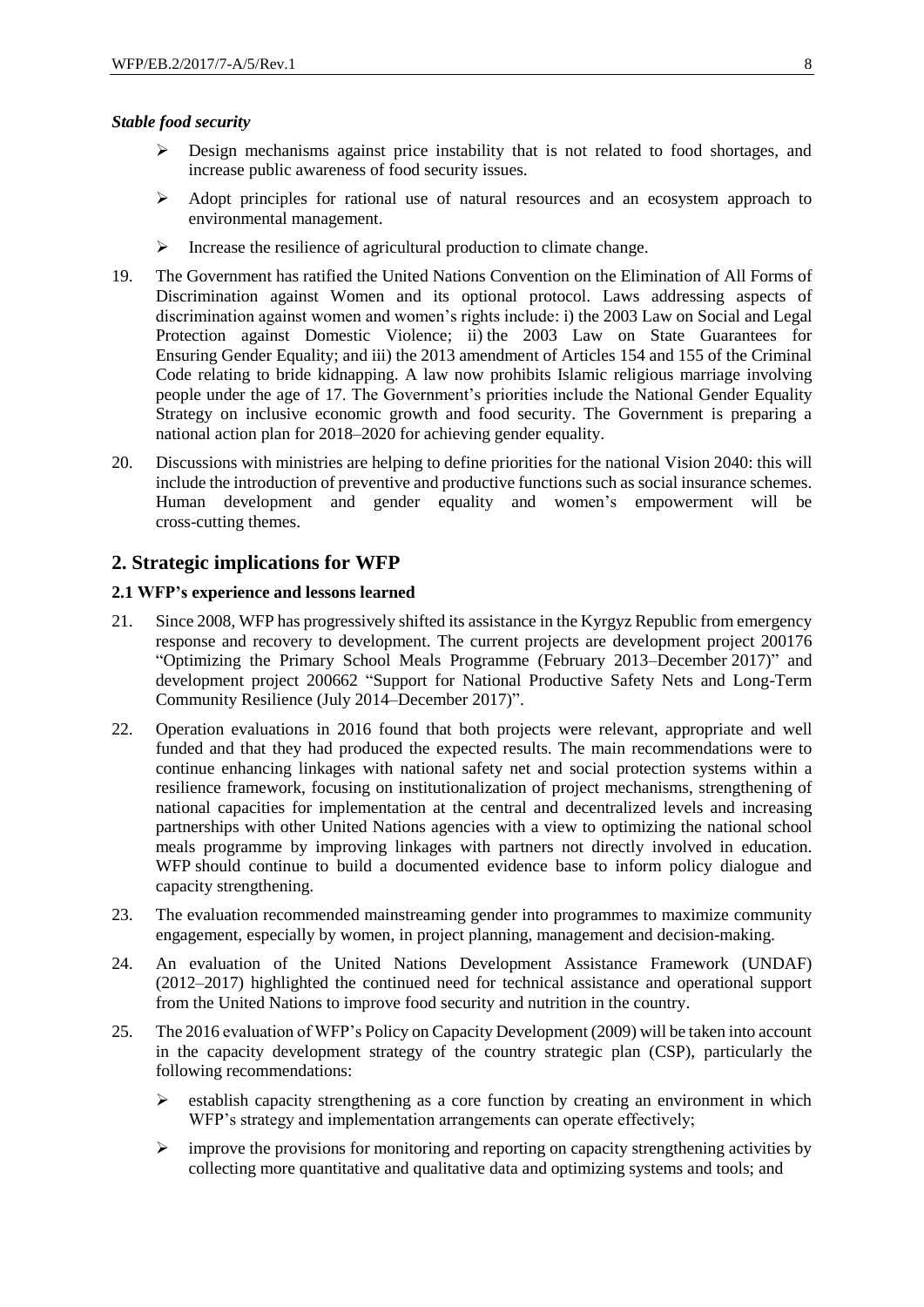$\triangleright$  ensure that internal and external communications reflect WFP's strategic vision for capacity strengthening, for example by presenting capacity development as a core function in all contexts.

## **2.2 Opportunities for WFP**

- 26. The evaluations and the national strategic review identified areas where WFP's support will add value to joint work towards the Sustainable Development Goals (SDGs). The UNDAF also identified four priority outcomes to be achieved by 2022:
	- $\triangleright$  Inclusive and sustainable economic growth is increased through agricultural, industrial and rural development, decent work, improved livelihoods, food security and nutrition.
	- $\triangleright$  Institutions at all levels are more accountable and inclusive, thereby ensuring justice, human rights, gender equality and sustainable peace for all.
	- $\triangleright$  Communities are more resilient to climate and disaster risks and are engaged in sustainable and inclusive natural resource management and risk-informed development.
	- $\triangleright$  Social protection, health and education systems are more effective and inclusive, and provide good-quality services.
- 27. The 2018–2022 UNDAF, the national strategic review and subsequent consultations recommended that WFP focus its support on national efforts to achieve SDG 2, including through partnerships, with the following priorities:
	- $\triangleright$  Ensure that social safety nets cover children to increase their access to more nutritious and fortified products.
	- $\triangleright$  Improve livelihoods and access to income-generating activities, focusing on supporting poor rural households in improving their food security and nutrition, for example by raising public awareness of nutrition and promoting nutrition-sensitive activities.
	- Establish the resilience of communities and ecosystems as core objectives by promoting integrated multi-sector approaches that harness institutional and community assets and capacities to reduce risks and vulnerability and enhance well-being.
	- $\triangleright$  Establish integrated planning and monitoring systems for food security and nutrition that are based on evidence and coherent multi-sector policies and strategies.
	- $\triangleright$  Integrate gender equality and women's empowerment into all activities, focusing on the inclusion of women, persons with disabilities and other disadvantaged groups in decision-making, implementation and monitoring and evaluation (M&E).

## **2.3 Strategic changes**

- 28. WFP has laid the foundations for a programme of support through social protection, rural development, disaster risk reduction and climate change adaptation with a view to supporting policy development and institutional capacity strengthening, establishing pilot productive safety nets and optimizing school feeding modalities to bring immediate and longer-term benefits for food-insecure, vulnerable and poor communities.
- 29. The CSP will shift to strengthening of national capacities with a view to institutionalizing and scaling up WFP's interventions with complementary government resources, and promoting comprehensive food security governance at all levels to address food insecurity and malnutrition. WFP's gender transformation programme will increase organizational and programming capacities and commitment to advancing gender equality in relation to food and nutrition security.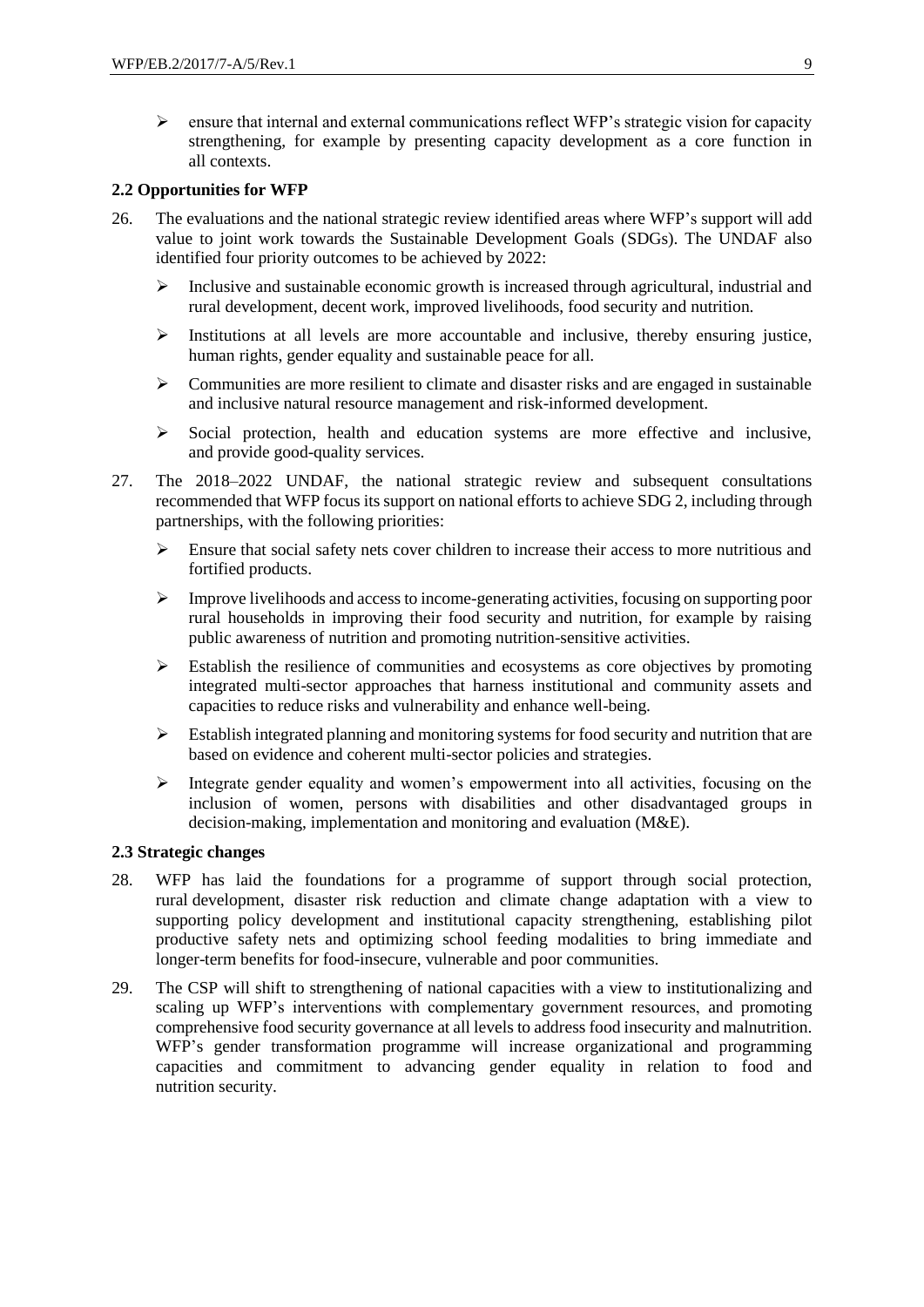## **3. WFP's strategic orientation**

## **3.1 Direction, focus and intended outcomes**

- 30. The CSP will support four strategic outcomes with a view to enhancing the capacities of the Government, communities and households to achieve sustainable and inclusive growth, improve food security and nutrition and protect against shocks. Gender considerations will be integrated throughout to ensure that gender-transformative programmes and policies are implemented. This will involve: i) sex- and age-disaggregation of all data relating to individuals; ii) embedding of gender analysis in all assessments, research, technical assistance and knowledge management; iii) mainstreaming of gender in programme, policy and capacity-strengthening initiatives; and iv) engaging women, men, girls and boys in a manner that is empowering, equitable and gender-equal.
- 31. To do this, the CSP will use evidence from the results of previous projects, suggest robust tools and capacity strengthening initiatives for government staff and support the formulation of policies and strategies based on best practices and sound evidence.
- 32. The CSP aims to ensure that capacities and policies are in place for the Government and other stakeholders to replicate interventions. The three steps are:
	- i) The resources planned under strategic outcomes 1, 2 and 3 will address the national strategic review's findings on access to food, vulnerability and risks at the community and household levels.
	- ii) Under strategic outcome 4, WFP will ensure that national capacities are in place to replicate and sustain interventions and will implement capacity-development activities such as training government staff and developing decision-making tools.
	- iii) Under strategic outcome 4, the Government will use its established capacities to formulate evidence-based policies to meet the diverse needs of vulnerable and food-insecure women, men, girls and boys and support effective and efficient approaches; evidence from the field and enhanced national capacities will support improvements in inter-sector coordination to enhance and sustain food security and nutrition.
- 33. The CSP is inclusive and gender-responsive. Its combination of field-level interventions under strategic outcomes 1, 2 and 3 with work on policy development and capacity strengthening for the Government will ensure coherence and effectiveness, assisting the development of national policies on the basis of evidence and results. This will ensure that the Government has the capacities to replicate new approaches and implement adequate responses in crises, and provide it with tools for monitoring and analysing the food security and nutrition situation.

## **3.2 Strategic outcomes, focus areas, expected outputs and key activities**

## *Strategic outcome 1: All primary school-aged children in the Kyrgyz Republic have access to safe, adequate and nutritious food all year round*

34. WFP will support the Government in implementing its school meals policy and action plan to replicate and institutionalize the provision of hot, diverse and nutritious meals in primary grades 1–4, focusing on the meals' contributions to safety nets, education, health and nutrition. WFP will help to create the national management capacities to sustain the programme and expand it to higher grades.

#### *Focus areas*

35. This outcome addresses the root causes of malnutrition among children, and contributes to enhanced education results and future economic productivity for children.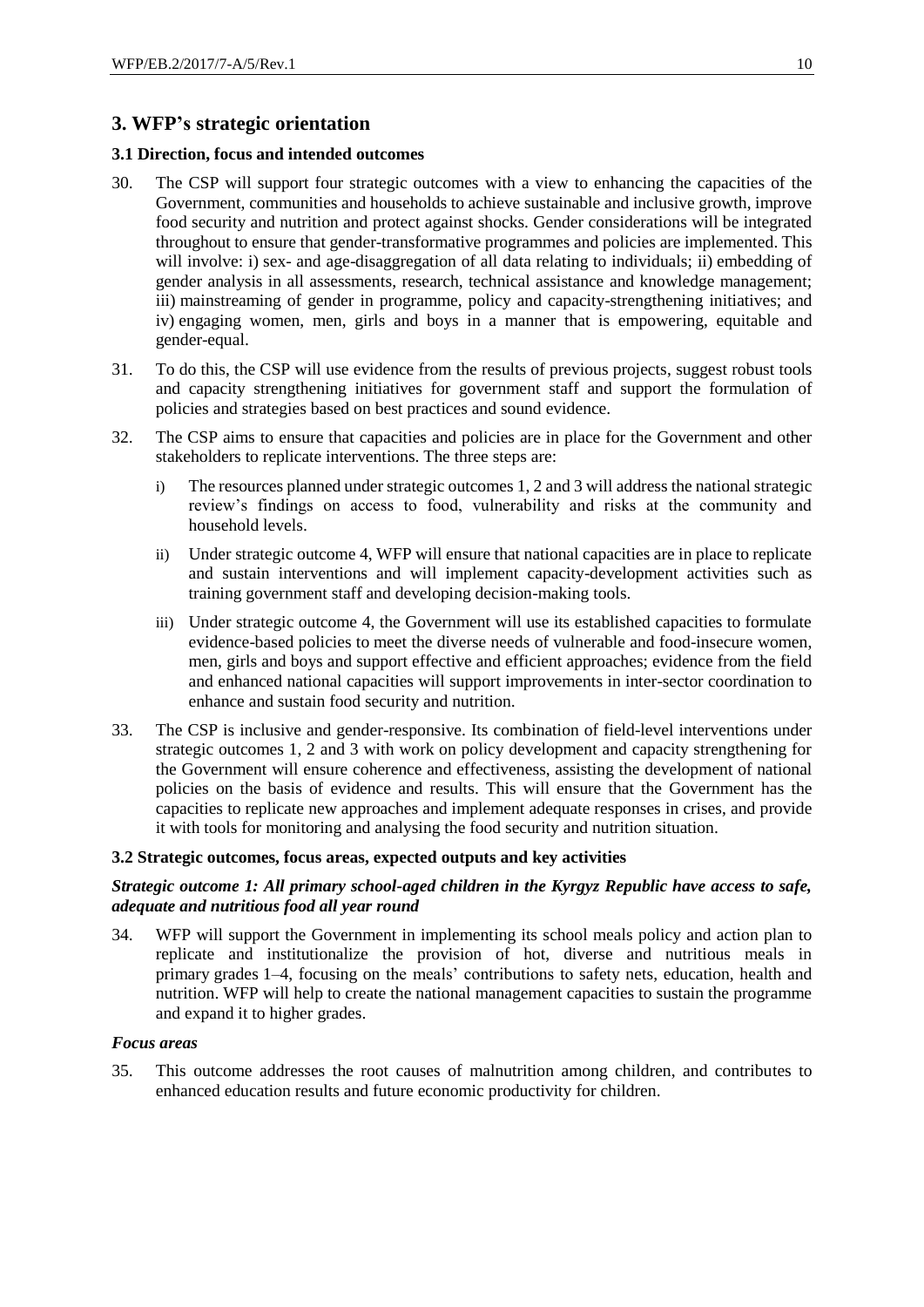## *Expected outputs*

- 36. This outcome will be achieved through three outputs:
	- Primary school-aged girls and boys in WFP-supported schools receive a hot, diversified and nutritious meal every day they attend school, enabling them to meet their food and nutrition needs and take advantage of learning opportunities (Tier 1, output categories A and K, Strategic Results 1 and 2, SDG 4).
	- $\triangleright$  Primary school-aged girls and boys in schools with independent replication<sup>34</sup> receive a hot, diversified and nutritious meal every day they attend school, enabling them to meet their food and nutrition needs and take advantage of learning opportunities (Tier 2, output category C, Strategic Results 1 and 2 and SDG 4).
	- $\triangleright$  Primary school-aged girls and boys and their families benefit from the improved knowledge and skills of school staff and caregivers in sanitation, hygiene and nutrition through improved micronutrient intake in a healthy and safe environment (Tier 2, output category C, Strategic Result 1, SDG 3).
- 37. The improved meals will promote learning and healthy dietary and sanitation habits at primary schools, thereby helping vulnerable households to reallocate resources that would otherwise be allocated to feeding their children, and increasing attendance of girls and boys during harvest and lean seasons.
- 38. The outputs contribute to SDGs 3, 4, 5, 8 and 10 by addressing the root causes of malnutrition, promoting better participation and improving educational outcomes for boys and girls asthe basis for greater economic productivity, particularly in disadvantaged areas.

## *Key activities*

1

*Activity 1: Provide school meals for primary school-aged children and strengthen the capacities of government institutions and schools to implement school meal programmes.*

- 39. WFP will provide fortified wheat and will invest in technical assistance and infrastructure improvements in primary schools to ensure that the preparation of meals is safe and healthy. WFP will sensitize cooks, school-aged children and their households with regard to healthy nutrition. Nutrition education will be gender-transformative with equitable access for girls and boys. The representation of women will be increased in decision-making roles in parents' committees and school meal management committees. Income-generating opportunities for women will be created through engagement in school gardening and cooking classes. To support replication of the optimized school meals model by the Ministry of Education and Sciences, WFP will help to strengthen systems and tools for programme management, which will include: i) revised procurement regulations to enable larger purchases of local produce, thereby supporting local economies and smallholders; ii) building the investment case for school meals in the Kyrgyz Republic; and iii) supporting integration of the optimized school meals model into the national social protection system, with the support of the Russian Federation. This combination of activities will ensure that the model is implemented effectively, efficiently, equitably and accountably on a large scale, and will support sustainable expansion of the programme.
- 40. Activities will be implemented in partnership with the Ministry of Education and Sciences, the Ministry of Health, the mayor's offices in Bishkek and Osh, province and district administrations and education departments, local governments and rural health committees, and with the Food and Agriculture Organization of the United Nations (FAO), the United Nations Children's Fund (UNICEF) and the World Health Organization.

<sup>&</sup>lt;sup>34</sup> Paragraph 38 provides an explanation of independent replication.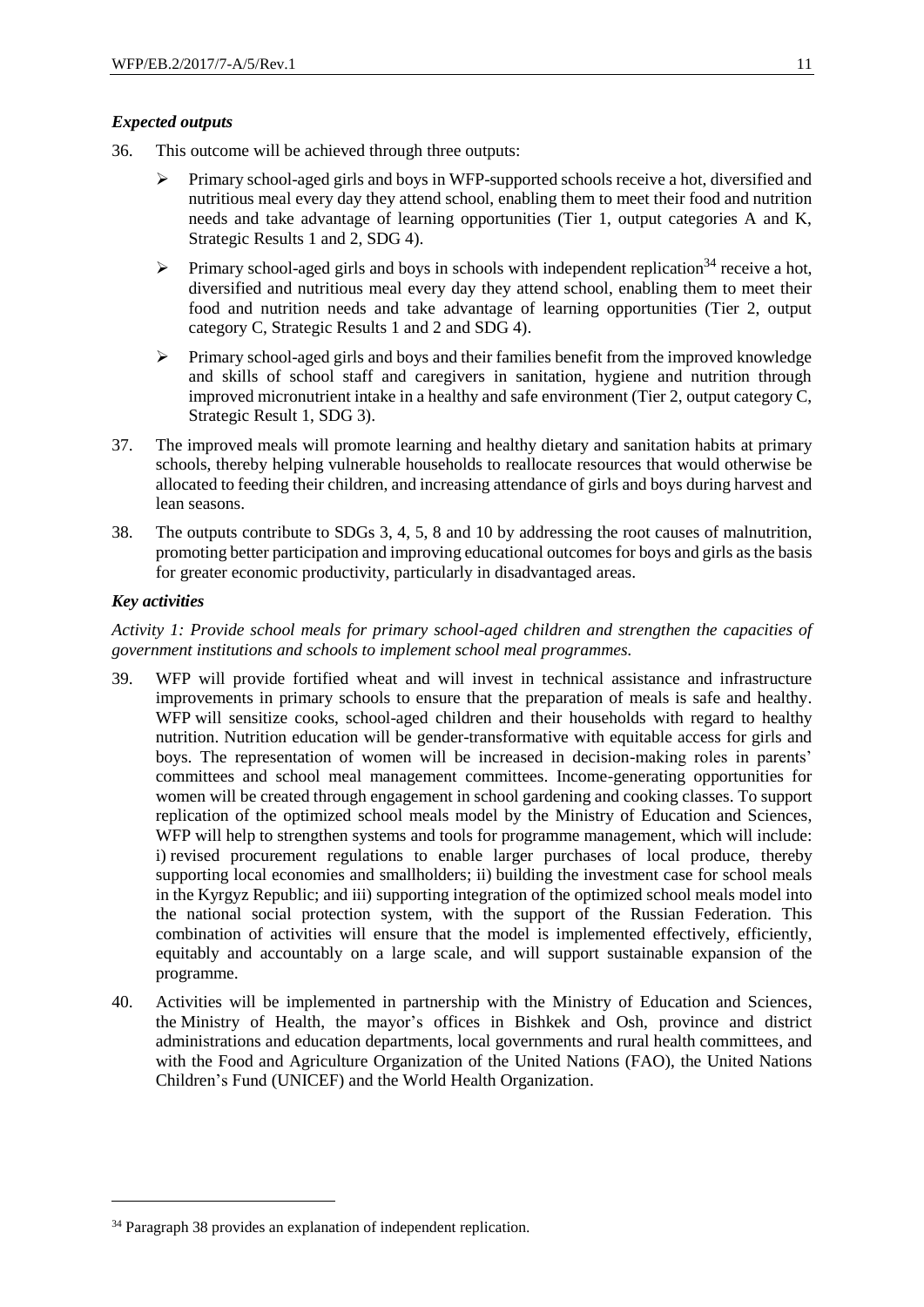## *Strategic outcome 2: Vulnerable and food-insecure smallholders, particularly women, in vulnerable areas of the Kyrgyz Republic, have enhanced livelihoods and increased resilience to shocks to support food security and nutrition needs all year round*

- 41. WFP will support vulnerable and food-insecure smallholders in livelihood management in the context of the limited range of income bases, loss of development gains as a result of disasters and lack of access to modern technology and relevant knowledge to enable them to develop and sustain their livelihoods. Targeted poor households, particularly families where children face malnutrition, will benefit and are expected to become more self-sufficient, consume more nutritious food and be better able to cope with shocks.
- 42. The development of assets and skills will be combined with nutrition education to promote dietary diversity among targeted smallholders. Nutrition education and awareness-raising and behaviour-change strategies will be based on assessments: they will target caregivers, with messages adapted to the needs of women, pregnant and lactating women, men and adolescent girls and boys.
- 43. This strategic outcome contributes to the achievement of SDG target 2.3, WFP's Strategic Result 3 and UNDAF outcome 1. It also contributes to SDGs 1, 5, 6, 8, 9, 10, 12 and 15 by reducing poverty and gender inequality by promoting women's engagement in livelihood management and decision-making, more sustainable use of water, increased economic activity, the access of farmers and processors to value- chains and reduced post-harvest food losses.

## *Focus area*

44. This outcome addresses the root causes of widespread and chronic poverty, food insecurity and inadequate nutrition.

## *Expected outputs*

- 45. This outcome will be achieved through three outputs:
	- Participating households benefit from conditional food or cash-based transfers (CBTs) to meet their basic food and nutrition needs (Tier 1, output category A, Strategic Results 1 and 2).
	- $\triangleright$  Food-insecure individuals and communities in targeted areas benefit from rehabilitated and newly constructed productive assets that help increase their production, productivity and incomes (Tier 2, output categories D and K, Strategic Result 3).
	- $\triangleright$  Targeted smallholders benefit from improved awareness of nutrition, knowledge and skills related to agricultural production and productivity, sustainable management and use of natural resources, reduction of post-harvest losses and processing and marketing that help to improve their livelihoods, diversify their income bases and improve their nutrition (Tier 1, output categories C, A and K, Strategic Result 3).
- 46. Participating households will utilize food or cash-based transfers to meet their consumption needs and address short-term food insecurity. Women and men will: i) participate equally in determining the assets to be constructed; ii) benefit equally from enhanced livelihoods resulting from increased access to and control of productive assets; and iii) benefit equally from improved skills and practices resulting in access to new income-generating opportunities, more sustainable use of land and water, improved agricultural productivity and crop diversification, reduced post-harvest losses, and enhanced processing and commercialization of produce, including through the emerging markets related to school meal provision under strategic outcome 1. Activities will contribute to poverty reduction, gender equality, healthy nutrition practices and effective and sustainable management of natural resources.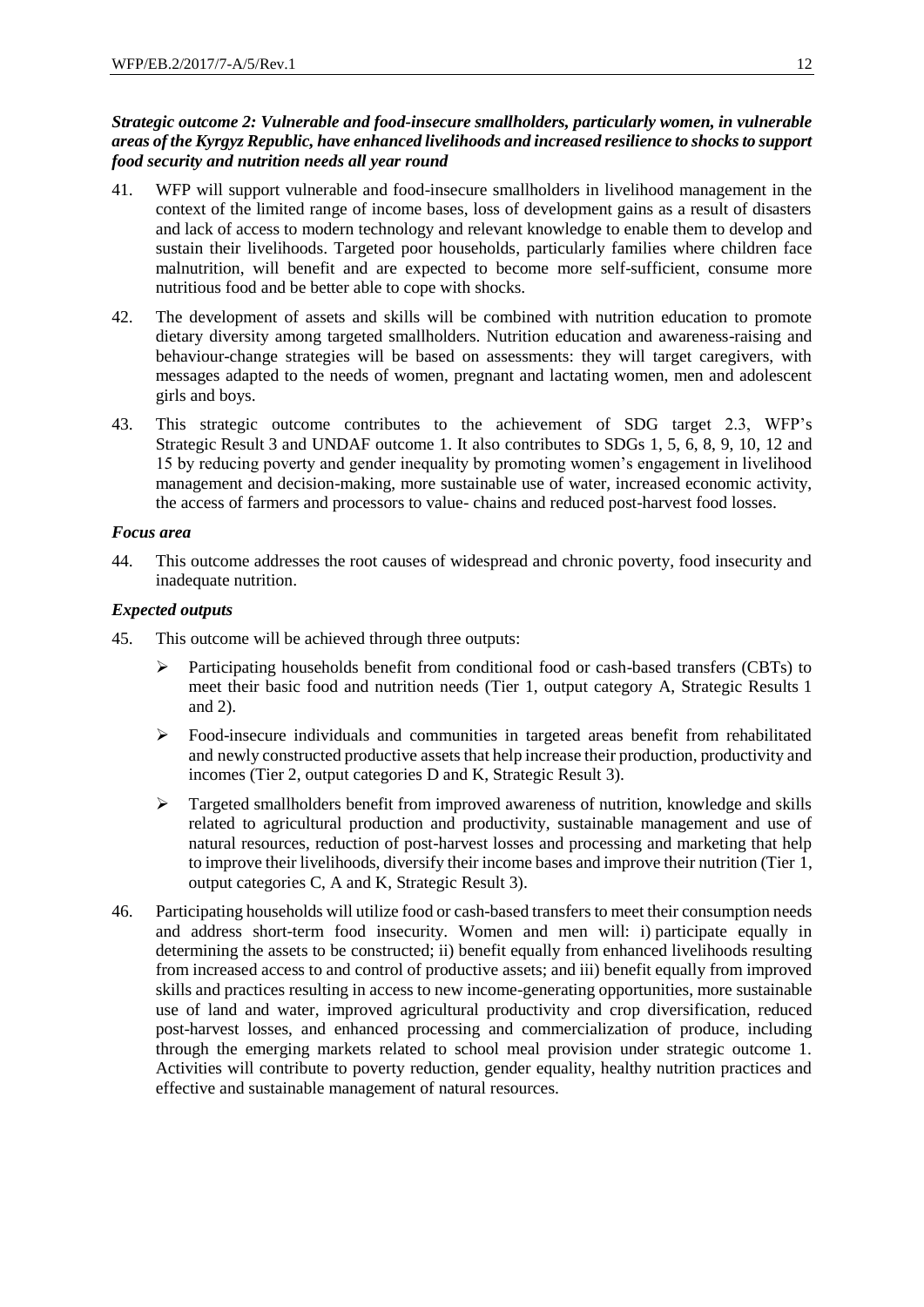## *Key activities*

*Activity 2: Support the creation of productive assets for vulnerable communities and food-insecure smallholders.* 

47. WFP will provide direct support in the form of fortified wheat flour and vegetable oil or CBTs for food-insecure households so that they can meet immediate food needs, including through food assistance-for-assets (FFA) activities to create assets that contribute to enhancing livelihoods and improving food security and nutrition. Priorities will be identified in terms of age, sex and disadvantaged status $35$ ; the assets to be created or rehabilitated and the related development of skills will be identified in community consultations, focusing on ensuring equal outcomes for women and men. New and rehabilitated assets will be designed to minimize environmental damage.

*Activity 3: Provide capacity strengthening to food-insecure smallholders.*

- 48. The knowledge and skills required by food-insecure smallholders for new income-generating opportunities, improved agriculture practices – including sustainable management of natural resources, storage, processing and marketing – and behaviour change, including in financial management and nutrition, will be identified in community consultations. Assessments in target communities will ensure that the needs and interests of women and men are equitably addressed. Smallholders will benefit from training modules, demonstrations of best practices and coaching, which will include new topics to address market requirements; these activities will be extended to populations in remote rural areas.
- 49. WFP will partner the Ministry of Labour and Social Development, whose capacity to manage and institutionalize project approaches will be strengthened. Additional partners include the Ministry of Agriculture, Food Industry and Melioration, the State Agency for Environmental Protection and Forestry, academic institutions, the State Agency for Professional and Technical Education, the Ministry of Culture Information and Tourism, FAO, the United Nations Development Programme (UNDP) the United Nations Industrial Development Organization (UNIDO) and UN-Women, the *Deutsche Gesellschaft für Internationale Zusammenarbeit* (GIZ – the German Agency for International Cooperation), the Asian Development Bank, the Japan International Cooperation Agency and the Korea International Cooperation Agency.

## *Strategic outcome 3: Food-insecure communities in areas vulnerable to climate change have improved food systems and are more resilient to shocks all year round*

50. WFP will support communities prone to disaster and climate change risks to improve their capacities to manage sustainable, shock-responsive and adaptable food systems. This will be achieved by enhancing knowledge, skills and assets, with specific needs identified by vulnerability, gender and age. Strategic outcome 3 contributes to the achievement of SDG target 2.4, WFP's Strategic Result 4, UNDAF Outcome 3 and the national strategic review's recommendation for enhancing the resilience of communities and ecosystems to climate change risks and natural disasters through integrated multi-sector approaches.

## *Focus areas*

-

51. This outcome focuses on building communities' resilience to shocks and climate change by improving protective assets and ensuring that disaster management and climate adaptation planning is sensitive to risks and responds to the needs of community members.

<sup>&</sup>lt;sup>35</sup> Disadvantaged status: people with lower socio-economic status for a reason beyond their control (people with disabilities, people with limited labour capacity, orphans, single parents, the elderly and women headed households)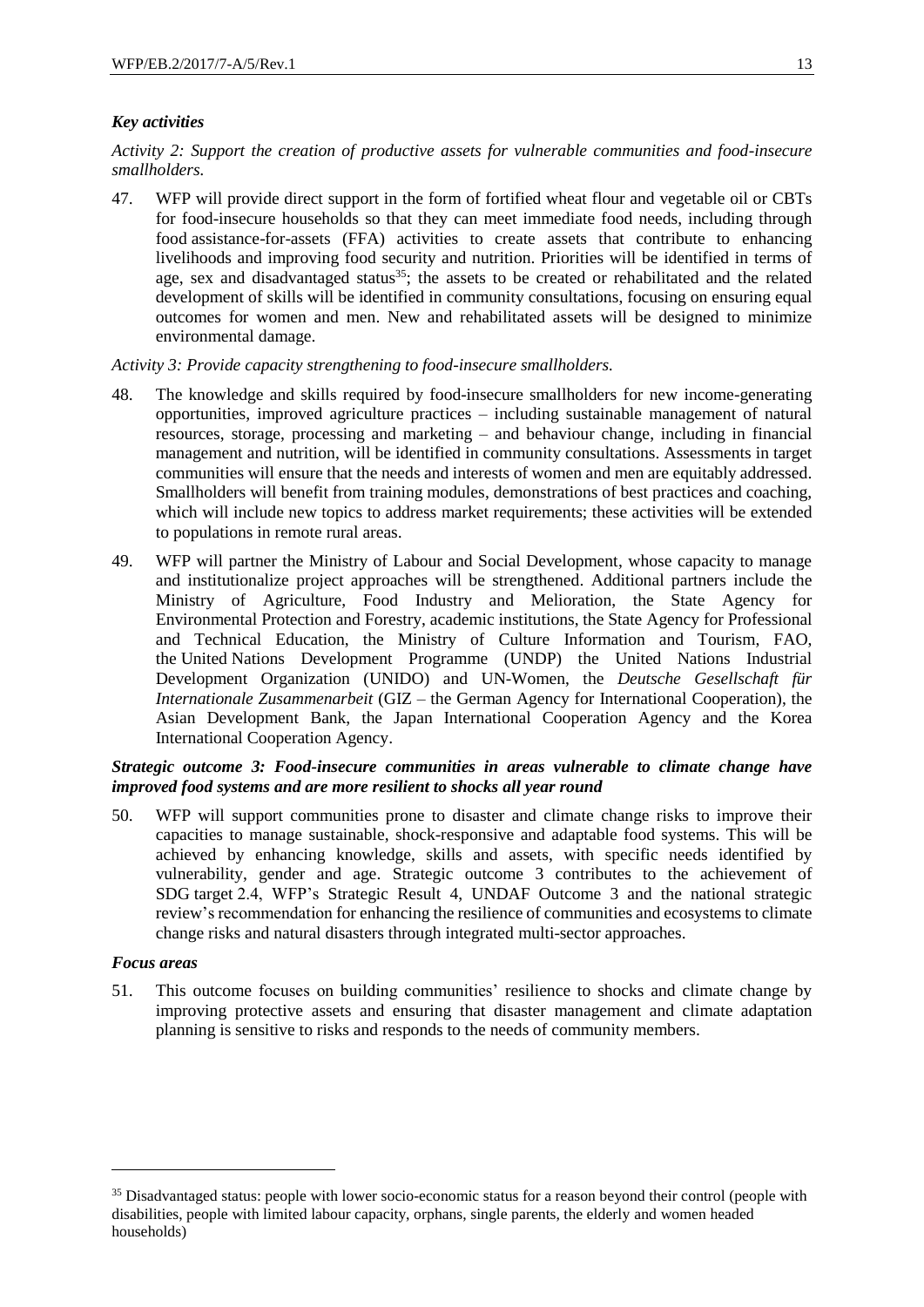## *Expected outputs*

- 52. This outcome will be achieved through three outputs:
	- Participating targeted households benefit from conditional food or cash-based transfers that meet their basic food and nutrition needs (Tier 1, output category A, Strategic Results 1 and 2).
	- $\triangleright$  Community members in the most risk-prone areas benefit from strengthened capacities for risk profiling and risk-informed planning, enabling them to protect their livelihoods and enhance their resilience to climate change (Tier 3, output categories C, K, Strategic Result 4, SDG 13).
	- Community members in the most risk-prone areas benefit from rehabilitated and newly constructed climate-resilient assets that protect their livelihoods from shocks and ensure stable access to adequate food and nutrition (Tier 2, output categories D, K, Strategic Results 1 and 4 and SDG 13).
- 53. Led by local governments and supported by WFP, communities will increase the inclusivity of the management of disaster and climate risks, adopt effective practices for climate change adaptation, and establish risk profiles and local disaster risk management plans that reflect individual needs, promote gender equality and establish priorities for infrastructure enhancements to protect livelihoods. The priority assets will be created or rehabilitated by participating households, supported by local governments; the households will utilize food or cash-based transfers to meet their consumption needs and address short-term food insecurity.

## *Key activities*

*Activity 4: Provide capacity strengthening for community members and local authorities.*

54. WFP will provide technical assistance for local governments to enhance gender-aware community risk profiling and planning, disaster preparedness, mitigation and response, and adaptation to climate change and disasters. The methods developed will be documented and will contribute to a toolkit for local governments.

*Activity 5: Support the creation and rehabilitation of protective and risk-reduction assets in communities vulnerable to climate change and natural disasters.* 

- 55. WFP will provide fortified wheat flour and vegetable oil for food-insecure households participating in asset creation and rehabilitation with a view to improving disaster preparedness and mitigation and adaptation to climate change. Women and men will equally determine the related needs through community consultations and focus group discussions. The activity will be adapted to the various needs of women, men, girls and boys.
- 56. The activities will be implemented in partnership with the Ministry of Labour and Social Development, the Ministry of Emergency Situations, the State Agency for Environmental Protection and Forestry, local governments and rural committees, and FAO and UNDP.

## *Strategic outcome 4: Government institutions at the central and decentralized levels have strengthened capacities for comprehensive food security and nutrition management by 2030.*

- 57. WFP will support the Government at the central and decentralized levels to improve its capacities to manage food security and nutrition through coordinated evidence-based approaches to meet the different needs of individuals. This will diversify the Government's social protection mechanisms to include protective, preventive and promotional approaches with a view to improving equality in access to benefits, including by institutionalizing WFP-supported approaches.
- 58. Strategic outcome 4 contributes to the achievement of SDG target 2.4, WFP's Strategic Result 5, UNDAF outcomes 1, 3, 4 and the national strategic review's recommendation for improving food security and nutrition management through integrated planning and monitoring based on evidence and coherent multi-sector policies and strategies.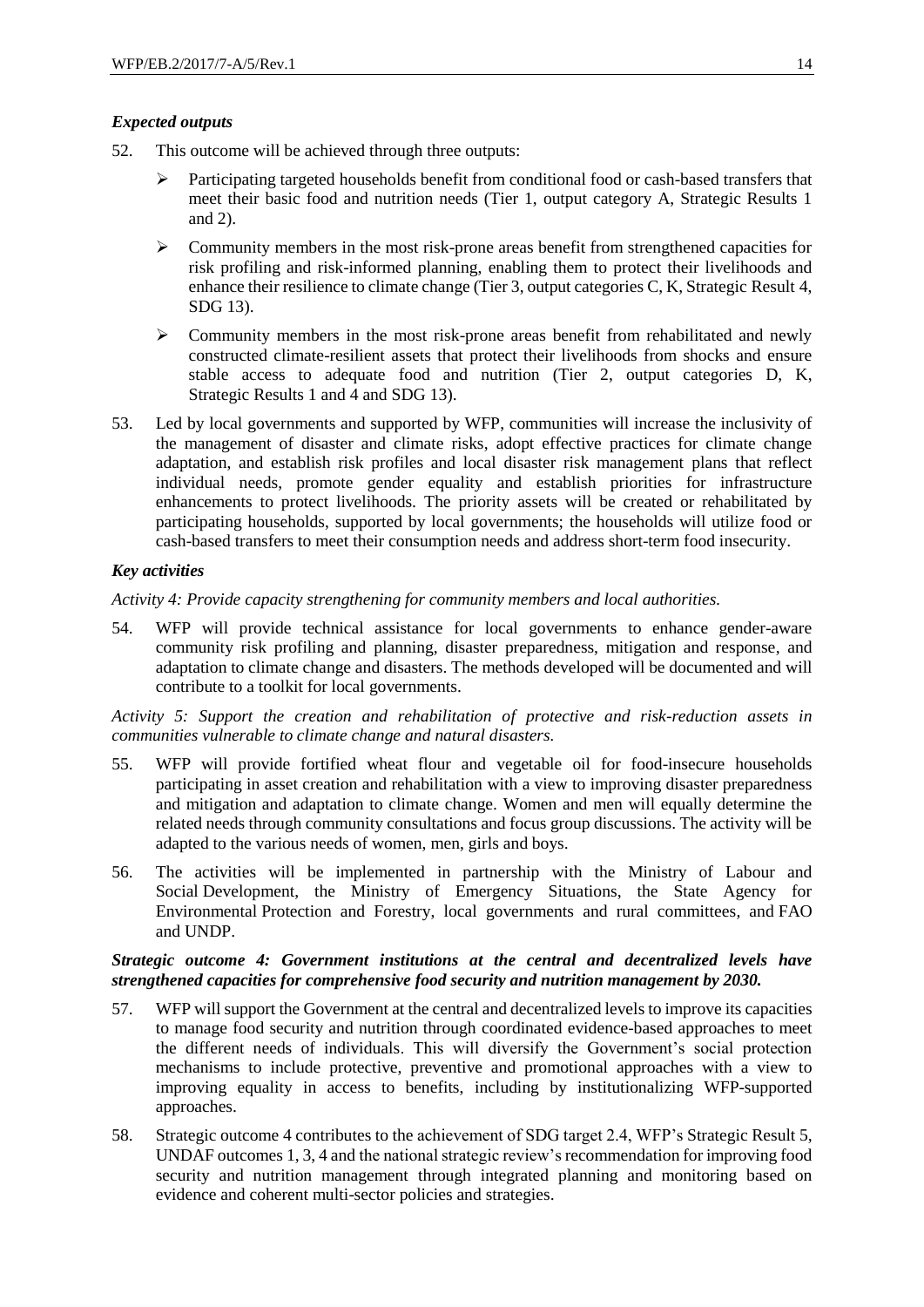## *Focus areas*

59. This outcome addresses the root causes of food insecurity and poverty and gaps in the management of food security, nutrition poverty alleviation, sustainable use of natural resources and adaptation to climate change. It contributes to promoting inclusive economic growth and social inclusion for all people.

## *Expected outputs*

- 60. This outcome will be achieved through two outputs:
	- $\triangleright$  Food-insecure households benefit from strengthened capacities in government institutions for monitoring and analysing food security and managing national programmes that reach people in need of assistance (Tier 3, output category C, Strategic Results 1, 3, 4 and 5 and SDG 13).
	- Food-insecure communities benefit from increased evidence available to national decision-making bodies enabling greater coherence in national policies and strategies for food security, nutrition, social protection, disaster risk management and climate change (Tier 3, output categories C, M, and I; Strategic Results 1, 3, 4, 5 and 6 and SDGs 1 and 13).

## *Key activities*

## *Activity 6: Provide capacity strengthening for national institutions.*

61. WFP will work with national institutions to develop: i) gender-transformative tools and systems for improved food security and nutrition monitoring; ii) vulnerability analysis and mapping, early-warning and climate-related services; and iii) productive social protection through strengthened institutional capacities. It will support the development of tools with robust analysis to identify the different needs of individuals.

## *Activity 7: Provide evidence-based analysis for national institutions.*

- 62. WFP will provide evidence from its activities under strategic outcomes 1, 2 and 3, including information disaggregated by sex and age, gender analysis, food security monitoring, outcome monitoring and vulnerability analysis and mapping to inform dialogue on food security and nutrition policies and strategies.
- 63. The activities will be carried out in partnership with the Presidential Administration Office, Parliament, the Office of the Prime Minister, sector ministries, the National Institute for Strategic Studies, the National Statistical Committee, international development partners, academic institutions and civil society, and the United Nations country team.

## **3.3 Transition and exit strategies**

- 64. The CSP is transitional in that it will enable the Government to enhance its food security and nutrition activities in a coherent framework of policies and gender-transformative systems and tools, with gender equality mainstreamed. Operations will be Government-led to ensure ownership by and strengthened capacities of national actors, thereby enabling the Government to prioritize and mobilize resources and harmonize national-level work on improving food security, nutrition and gender equality. Scale-up and replication of operations will lead to eventual hand-over to the Government. Ownership of the activities will enable national actors to provide reliable and sustainable food security and nutrition services.
- 65. WFP foresees a significant reduction in operational engagement after the CSP, when it will focus on capacity enhancement and technical assistance in areas to be prioritized in the final evaluation of the CSP.
- 66. WFP's exit strategy will be based on: i) the Government's scale-up of WFP-supported innovations; ii) the results of WFP-supported capacity strengthening for food security and nutrition management; and iii) the Government's ability to meet the targets of the 2030 Agenda, especially SDG 2 and SDG 17.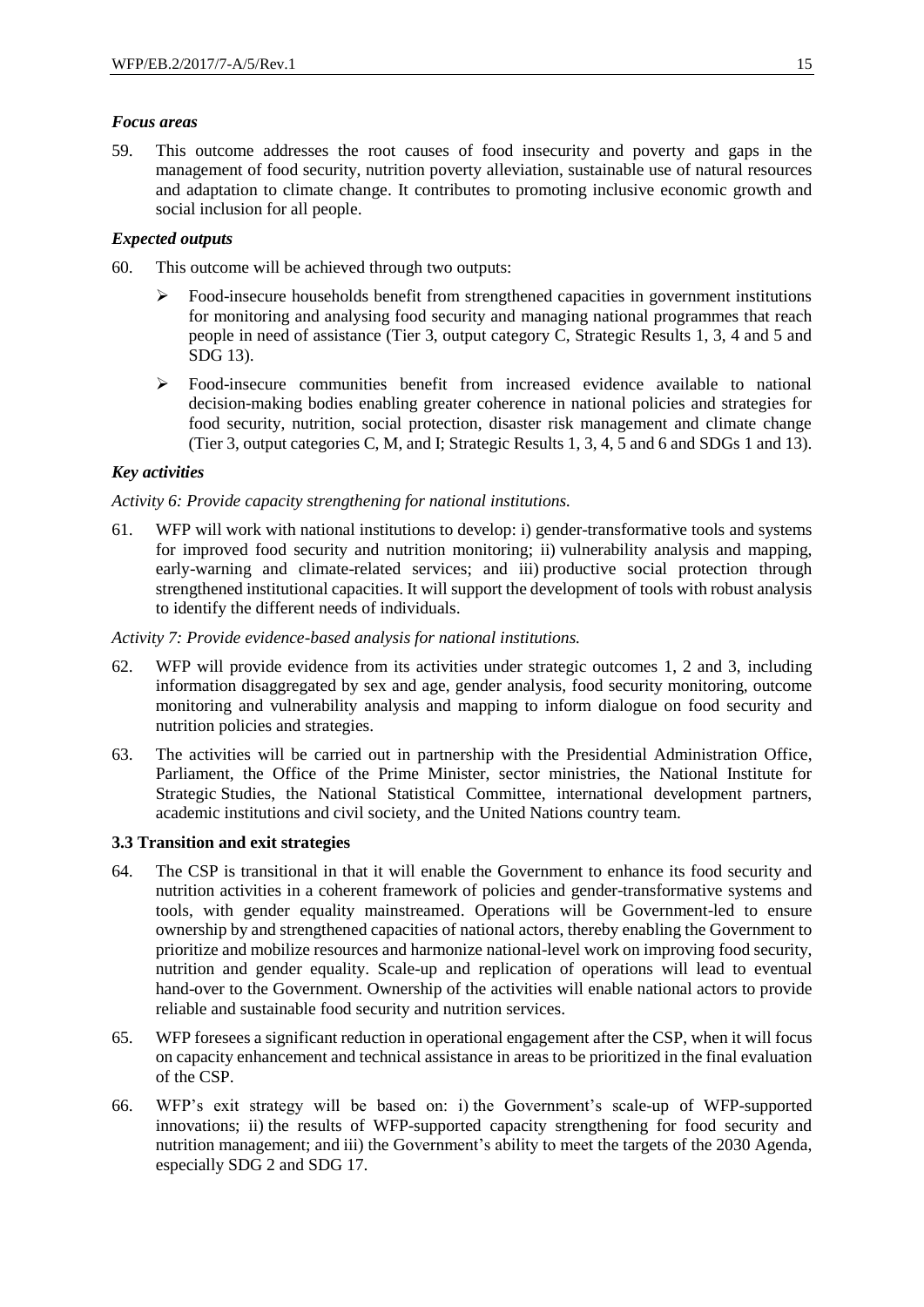## **4. Implementation arrangements**

## **4.1 Beneficiary analysis**

1

| TABLE 1: FOOD AND CBT BENEFICIARIES BY STRATEGIC OUTCOME AND ACTIVITY*                                                                                                                                                                                                                                                                                                                                                                                                            |                                                                                                                                                                         |         |         |              |
|-----------------------------------------------------------------------------------------------------------------------------------------------------------------------------------------------------------------------------------------------------------------------------------------------------------------------------------------------------------------------------------------------------------------------------------------------------------------------------------|-------------------------------------------------------------------------------------------------------------------------------------------------------------------------|---------|---------|--------------|
| <b>Strategic</b><br>outcome                                                                                                                                                                                                                                                                                                                                                                                                                                                       | <b>Activity</b>                                                                                                                                                         | Women   | Men     | <b>Total</b> |
|                                                                                                                                                                                                                                                                                                                                                                                                                                                                                   | 1: Provide school meals for primary school-aged children and<br>strengthen the capacities of government institutions and schools to<br>implement school meal programmes | 65 000  | 65 000  | 130 000      |
| $\mathcal{D}_{\mathcal{L}}^{\mathcal{L}}(\mathcal{L}_{\mathcal{L}}^{\mathcal{L}}(\mathcal{L}_{\mathcal{L}}^{\mathcal{L}}(\mathcal{L}_{\mathcal{L}}^{\mathcal{L}}(\mathcal{L}_{\mathcal{L}}^{\mathcal{L}}(\mathcal{L}_{\mathcal{L}}^{\mathcal{L}}(\mathcal{L}_{\mathcal{L}}^{\mathcal{L}}(\mathcal{L}_{\mathcal{L}}^{\mathcal{L}}(\mathcal{L}_{\mathcal{L}}^{\mathcal{L}}(\mathcal{L}_{\mathcal{L}}^{\mathcal{L}}(\mathcal{L}_{\mathcal{L}}^{\mathcal{L}}(\mathcal{L}_{\mathcal{L$ | 2: Support the creation of productive assets for vulnerable<br>communities and food-insecure smallholders                                                               | 187 021 | 194 655 | 381 676      |
|                                                                                                                                                                                                                                                                                                                                                                                                                                                                                   | 5: Support to creation and rehabilitation of protective and risk-<br>reduction assets in communities vulnerable to climate change and<br>natural disasters              | 58 7 15 | 61 112  | 119 827      |
| <b>Total</b>                                                                                                                                                                                                                                                                                                                                                                                                                                                                      |                                                                                                                                                                         | 310 736 | 320 767 | 631 503      |

\* Sex- and age-disaggregated data can be provided on request. All data collected during CSP implementation will be disaggregated by sex and age.

- 67. The selection of locations for activities under strategic outcome 1 was based on analysis of indicators of economic and physical access to food; the basis for strategic outcomes 2 and 3 was an integrated context analysis $36$  and an overlay of data on per capita agricultural production and climate change projections.
- 68. School meal activities will continue in food-insecure areas, targeting primary schoolchildren in grades 1–4. Direct beneficiaries under strategic outcomes 2 and 3 will be selected on the basis of households with incomes below the national poverty line.
- 69. Capacity enhancement under strategic outcome 4 will target national and local institutions with a view to enhancing skills and tools for introducing and managing safety nets and food security and nutrition governance.

<sup>36</sup> Convergence analysis of the recurrence of poverty – over 30 percent – and exposure to natural disasters.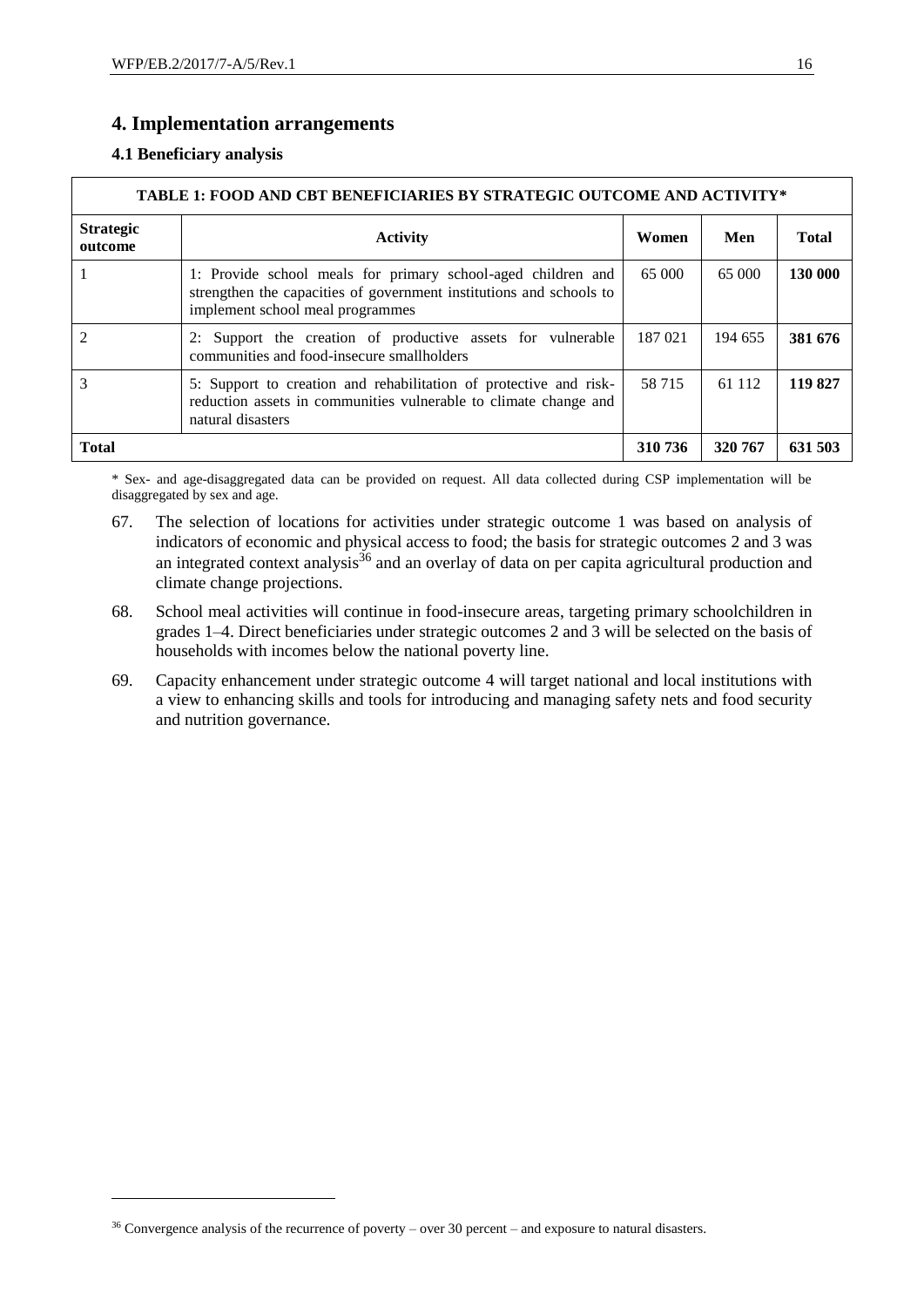## **4.2 Transfers**

Г

*Food and cash-based transfers*

| TABLE 2: FOOD RATIONS (g/person/day) AND CBT VALUES (USD/person/day)<br>BY STRATEGIC OUTCOME AND ACTIVITY |                                                                                                                                                                                               |                                                                                                                          |              |                                                                                                                                                                                        |
|-----------------------------------------------------------------------------------------------------------|-----------------------------------------------------------------------------------------------------------------------------------------------------------------------------------------------|--------------------------------------------------------------------------------------------------------------------------|--------------|----------------------------------------------------------------------------------------------------------------------------------------------------------------------------------------|
|                                                                                                           | <b>Strategic outcome 1</b>                                                                                                                                                                    | <b>Strategic outcome 2</b>                                                                                               |              | <b>Strategic outcome 3</b>                                                                                                                                                             |
|                                                                                                           | Activity 1: Provide school<br>meals for primary school-<br>aged children and<br>strengthen the capacities<br>of government institutions<br>and schools to implement<br>school meal programmes | Activity 2: Support the creation of<br>productive assets for vulnerable<br>communities and food-insecure<br>smallholders |              | Activity 5: Support<br>the creation and<br>rehabilitation of<br>protective and risk-<br>reduction assets in<br>communities<br>vulnerable to climate<br>change and natural<br>disasters |
| Beneficiary type                                                                                          | Schoolchildren in<br>grades $1-4$                                                                                                                                                             | Smallholders                                                                                                             | Smallholders | Households                                                                                                                                                                             |
| Modality                                                                                                  | Food                                                                                                                                                                                          | Food                                                                                                                     | <b>CBTs</b>  | Food                                                                                                                                                                                   |
| Cereals                                                                                                   | 60                                                                                                                                                                                            | 837                                                                                                                      |              | 837                                                                                                                                                                                    |
| Oil                                                                                                       |                                                                                                                                                                                               | 87                                                                                                                       |              | 87                                                                                                                                                                                     |
| Total kcal/day                                                                                            | 198                                                                                                                                                                                           | 727                                                                                                                      | 727          | 727                                                                                                                                                                                    |
| % kcal from<br>protein                                                                                    | 7.4                                                                                                                                                                                           | 21.2                                                                                                                     |              | 21.2                                                                                                                                                                                   |
| <b>CBTs</b><br>(USD/person/day)                                                                           |                                                                                                                                                                                               |                                                                                                                          | 0.53         |                                                                                                                                                                                        |
| Number of<br>feeding days                                                                                 | 180                                                                                                                                                                                           | 75                                                                                                                       | 75           | 75                                                                                                                                                                                     |

| <b>TABLE 3: TOTAL FOOD/CBT REQUIREMENTS AND VALUES</b> |                     |               |
|--------------------------------------------------------|---------------------|---------------|
| Food type/CBTs                                         | Total ( <i>mt</i> ) | Total (USD)   |
| Cereals                                                | 30 290              | 14 974 973    |
| <b>Pulses</b>                                          |                     |               |
| Oil and fats                                           | 2 7 5 8             | 4 4 7 2 6 2 6 |
| Mixed and blended foods                                |                     |               |
| Other                                                  |                     |               |
| Total (food)                                           | 33 048              | 19 447 599    |
| <b>CBTs</b>                                            |                     | 3 050 000     |
| Total (food and CBT)                                   | 33 048              | 22 497 599    |

- 70. In rural areas where banks are generally inaccessible, people prefer in-kind transfers because part of any CBT would have to be spent on transport to the nearest bank. The choice of transfer modalities reflects the preferences of women and men beneficiaries, access to banks, access to functioning markets and food prices.
- 71. In urban and peri-urban areas where markets and banks are more accessible CBTs are expected to be more effective and efficient. Assessments will guide the choice of transfer modalities provided the CSP receives flexible funding for a variety of transfer modalities.
- 72. The food baskets are culturally acceptable. Foods are fortified in accordance with WFP's standards for addressing micronutrient requirements.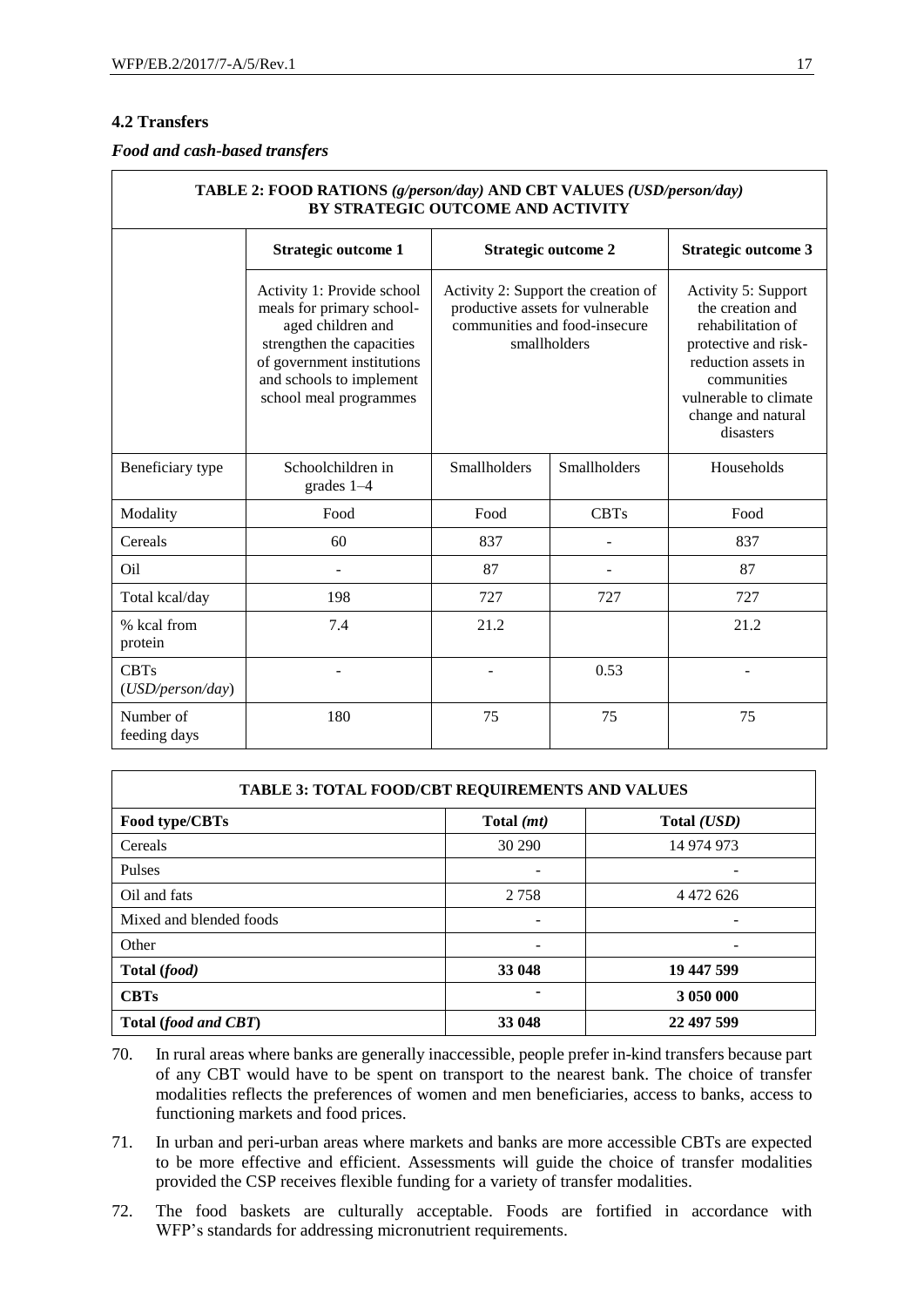- 73. The value of FFA entitlements corresponds to labour market costs. Rations provide the amount of food required to enable poor people to close food gaps and targeted households to buy essential non-food items. In particular, the transfers will enable households to invest in productive assets as a result of savings made from the ration transfer. These approaches aim to increase the production and productivity of poor people and improve and stabilize food security and nutrition. An analysis of cost efficiency and gender and protection dynamics will inform the use of in-kind and CBT support.
- 74. Women and men will benefit equally from CBTs. In accordance with the "do no harm" approach, WFP interventions will not create, exacerbate or contribute to gender inequalities or discrimination.

## *Capacity strengthening, including South–South cooperation*

- 75. All outcomes include the development of systems and tools adapted to the national context for practical training in government institutions and academic and civil-society organizations. The capacities of households will be strengthened, and gender equality and the economic empowerment of women will be promoted through gender mainstreaming in all capacity-strengthening activities. Coherent policies and strategies are the foundation for sustainable Government-led progress towards SDG 2.
- 76. The CSP will provide opportunities for national actors to benefit from the experience, knowledge and technical assistance at WFP's centres of excellence in Brazil, China, India and the Russian Federation.

## **4.3 Supply chain**

- 77. Most food will be purchased regionally or internationally. Local markets that are capable of competing at this level will be the source of some food purchases.
- 78. Food will arrive at government warehouses in Bishkek and Osh, from where they will be transported by the Government to final distribution points.
- 79. Subject to the availability of resources, WFP plans to increase CBTs as an assistance modality in its FFA programmes.

## **4.4 Country office capacity and profile**

- 80. WFP operates from its main office in Bishkek and a sub-office in Osh; access to field operations is good. There are sufficient suitably qualified staff members to drive WFP's engagement in social protection, smallholder development and climate change adaptation; this includes a focus on nutrition and transfers of capacities for food security monitoring and early warning to national actors. Additional staff may be required to support policy dialogue with the Government.
- 81. Technical competencies will be required to mainstream gender and to organize gender equality outcomes in food and nutrition security. WFP has established a partnership with UN-Women, and gender mainstreaming capacities will be evaluated through the United Nations country team's "gender scorecard".
- 82. Specialist staff have been deployed since 2013/14 to manage nutrition, monitoring and evaluation (M&E), policy and partnership activities and sub-sectors such as disaster risk management, social protection and climate change in individual projects.
- 83. Operational evaluations show that further strengthening may be required in social protection and resilience, as provided for in the CSP.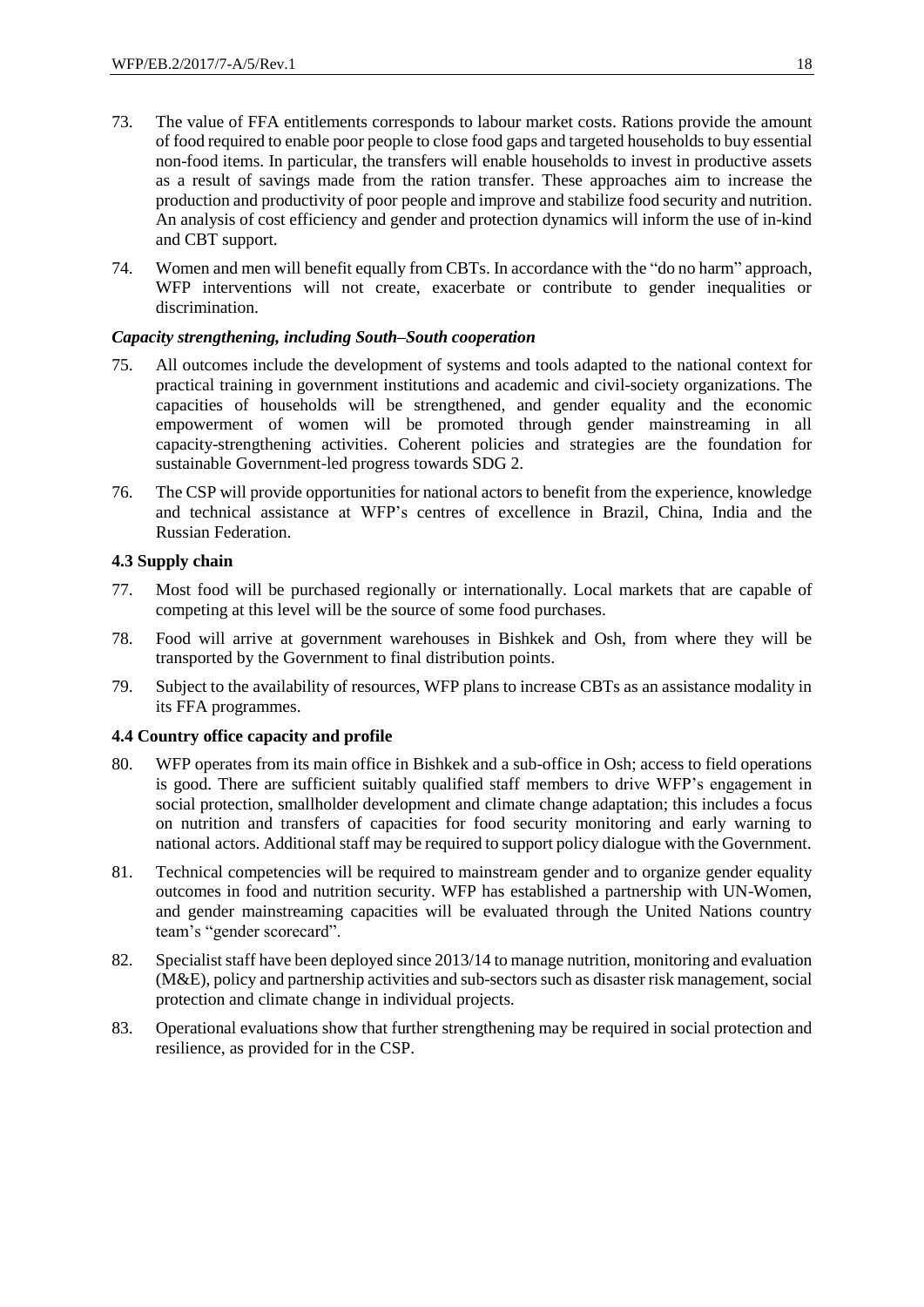## **4.5 Partnerships**

- 84. WFP's work will be implemented under the leadership of the Government at the central and decentralized levels. The CSP is an integral part of the 2018–2022 UNDAF.
- 85. The activities under strategic outcome 1 will be implemented through the Ministry of Education and Sciences in partnership with the Ministry of Health, the Ministry of Finance, the Ministry of Agriculture, Food Industry, and Melioration, and the Ministry of Labour and Social Development. United Nations partners include FAO, UNICEF and UN-Women. Non-governmental partners include the Social and Industrial Food Service Institute (SIFI), the Centre of Activation of Rural Development Initiatives, the Initiative of Roza Otunbayeva and the Agency for Development Initiatives. WFP, through its provision of policy advice to the Government of the Kyrgyz Republic, will further strengthen coordination mechanisms among actors supporting school meals in the country, including SIFI (which is supported through funding from the Russian Federation), Japan, Mercy Corps (implementing USDA-funded school meals), private sector, local NGOs and other donors. This will ensure that the school meals programme model developed and implemented by WFP is fully replicable.
- 86. Activities under strategic outcomes 2 and 3 will be implemented through the Ministry of Labour and Social Development in partnership with Ministry of Agriculture Food Industry and Melioration, the Ministry of Emergency Situations and the State Agency for Environmental Protection and Forestry. United Nations partners include FAO, IFAD, the Office for the Coordination of Humanitarian Affairs, UNDP, UNICEF, UNIDO, the United Nations Population Fund and UN-Women. Non-governmental partners include the Public Fund Kelichek, the Kyrgyz Association of Forest and Land Users, the Community Development Alliance, the Centre of Activation of Rural Development Initiatives, Bilek and Ak-Niet, and some water users' associations.
- 87. The gender policy department in the Ministry of Labour and Social Development will be the counterpart for gender equality and women's empowerment. Building on the joint rural women's economic empowerment project with FAO, IFAD and UN-Women, WFP will implement gender equality and women's empowerment projects in partnership with United Nations agencies, local self-governing bodies, civil society organizations and private-sector entities such as women's rights associations.
- 88. Food security and nutrition monitoring and analysis will be based in the national Agrarian University, the American University of Central Asia, the University of Central Asia, the National Institute for Strategic Studies and the National Statistical Committee. A vocational training network will ensure that skills continue to be upgraded.
- 89. WFP will use its participation in the Scaling Up Nutrition initiative and cooperation with the private sector to promote healthy nutrition, food safety, food quality control and local food processing and food fortification.
- 90. WFP will continue its current partnerships and seek new partnerships with government institutions, academia, civil society, the private sector, United Nations agencies and development partners. The collaboration agreement with FAO supports the Government in developing food security and nutrition policies and strategies, establishing price-monitoring systems, capacity strengthening, and development of livelihood management modules. WFP and FAO co-chair the Agriculture, Food Security and Rural Development Working Group of the Development Partners Coordination Council and the United Nations Network for Scaling Up Nutrition.
- 91. WFP has exchanged letters on collaboration with UNICEF; memoranda of understanding with other United Nations agencies are being prepared.
- 92. WFP has partnerships with GIZ and the Aga Khan Development Network for climate change and rural development; memoranda of understanding have been signed and collaboration at the field level is under way.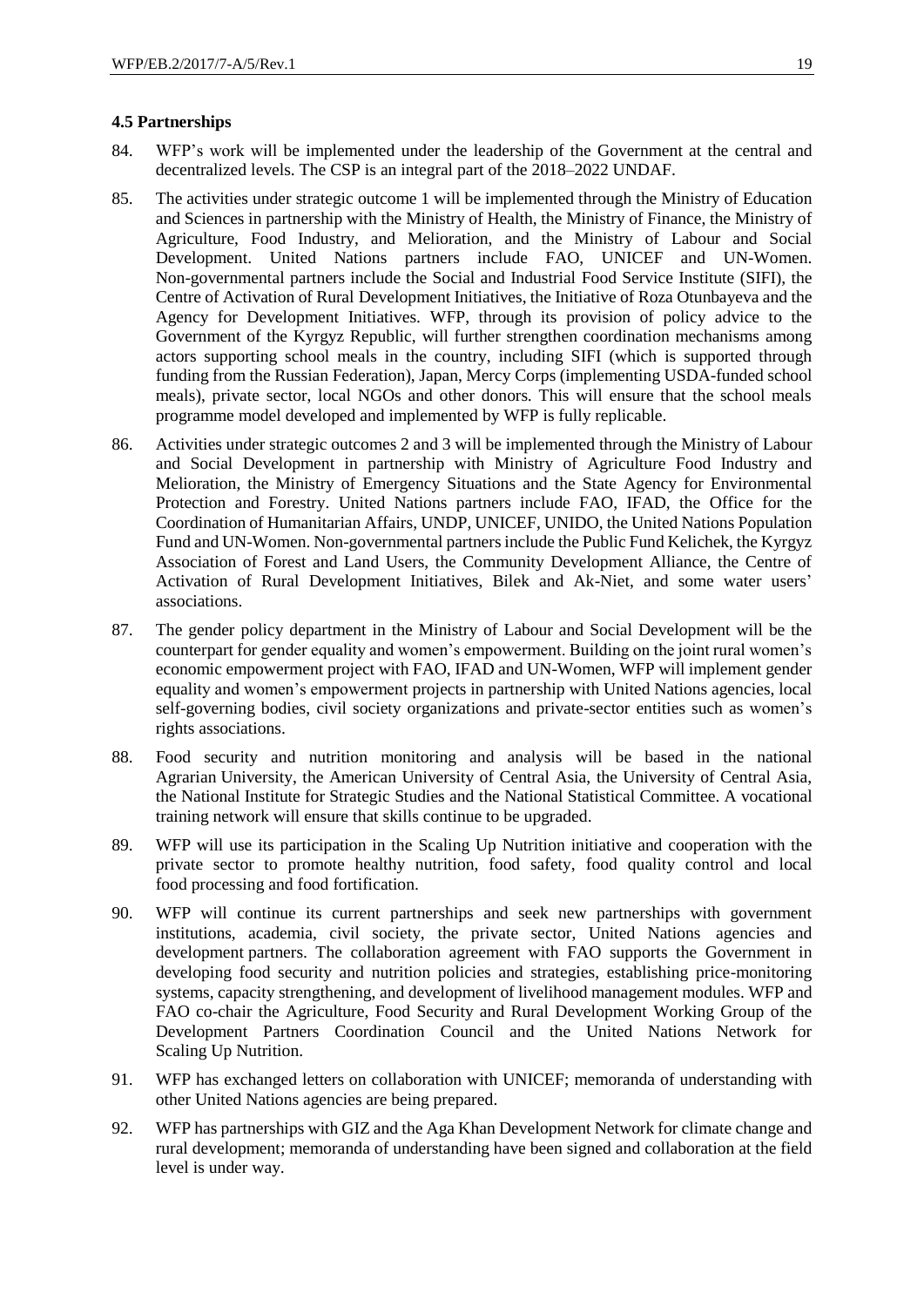93. WFP is working with national and international academic institutions on knowledge management. It has partnership agreements with the National Institution for Strategic Studies, the National Statistical Committee and the University of Eastern Finland.

## **5. Performance management and evaluation**

## **5.1 Monitoring and evaluation arrangements**

- 94. WFP will update its 2017 M&E strategy to reflect the CSP four strategic outcomes, the 2018–2022 UNDAF and national SDG targets. The M&E strategy will be gender-responsive and aligned with the Corporate Results Framework, the Corporate Evaluation Strategy (2016–2021), the Gender Policy (2015–2020) and the country office gender transformation plan.
- 95. Joint activities will be planned with national statistics and monitoring bodies for joint assessments, monitoring, reviews and methodological developments. Technical assistance will be provided for the Government for the adaptation of SDG indicators, development of methodologies and improvement of data-management tools to incorporate disaggregation of data by sex and age under strategic outcome 4. This will enable robust monitoring of progress towards the SDGs, particularly SDG 2.
- 96. A gender-responsive system will be established by WFP and the Government to monitor the implementation and results of the pilot activity "productive measures of social development" with a view to enabling an integrated cross-sector approach in the social protection sector incorporating gender analysis. WFP will consider the inclusion of relevant SDG indicators in its monitoring systems to assess progress in targeted areas with a view to informing the Government as to changes in conditions in the most vulnerable areas.
- 97. An M&E capacity development plan for strengthening Government capacity in the M&E of national programmes and strategies for the 2030 Agenda will focus on developing capacities and tools related to national programmes for food security and nutrition.
- 98. The country office M&E unit will lead the strategy, allocating monitoring specialists to the field. The vulnerability analysis and mapping unit will carry out food security profiling, risk assessments, price monitoring and mapping. The end of 2017 will establish the CSP indicator baselines.
- 99. Accountability to affected populations will be enhanced through feedback mechanisms such as a confidential real-time hotline for beneficiaries, visits to project sites and monitoring at all stages of WFP projects and the programmes of the Government, partners and third parties.
- 100. WFP will report interim programme results to share evidence with the Government and other partners with a view to informing dialogue on national policies and strategies. It will harmonize data collection – including mobile data collection – processing and reporting to ensure the systematic and efficient flow of data to inform project design, budgeting, planning and operational decision-making.
- 101. There will be an independent country portfolio evaluation of the CSP in 2021, managed by WFP's Office of Evaluation. This will promote accountability for performance and results, and will inform future strategic programming. There will be a decentralized evaluation in 2018 of work towards strategic outcome 3 with a view to improving food systems and climate change adaptation; resources have been budgeted for this purpose. The mid-term review of the CSP is scheduled for 2020.

#### **5.2 Risk management**

102. The main contextual risks are natural disasters – floods, mudslides and earthquakes – and the more endemic effects of climate change. In view of the precarious situation of poor people, there is a strong contextual risk of declining domestic purchasing power as a result of fluctuations in the prices of imported food or declining remittances. WFP will assist the Government in strengthening early warning and price monitoring systems and in ensuring adequate social protection measures for populations at risk. If a crisis is too great for the Government's response capacities, WFP will scale up CSP mechanisms to support affected communities.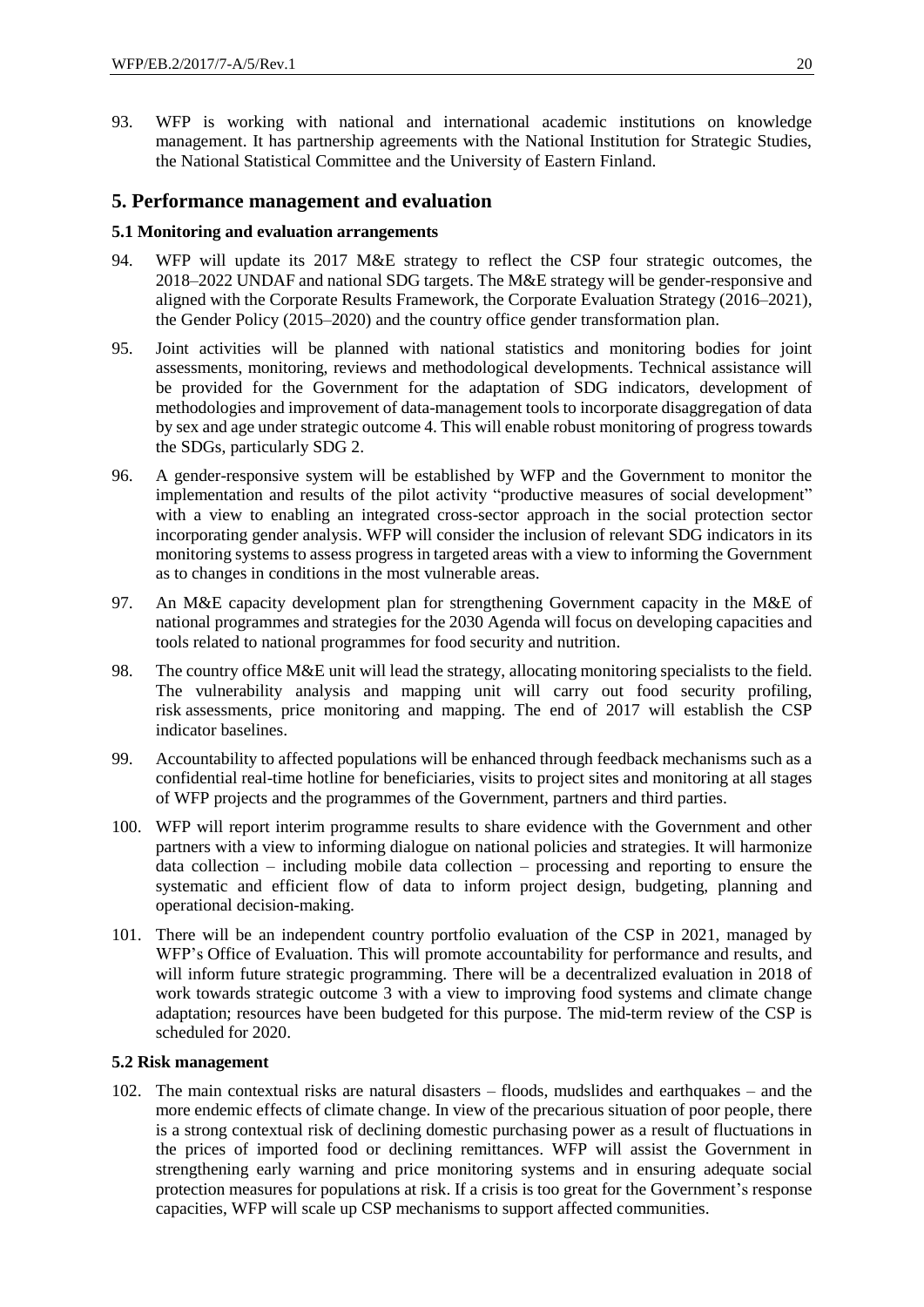- 103. Insufficient capacities for nutrition-sensitive interventions, gender equality, women's economic empowerment, climate change, resilience and safety net optimization may compromise the achievement of objectives. WFP will enhance the capacities of its staff and the staff of partner institutions and cooperating partners accordingly.
- 104. Large-scale replication of successful programmes and increased national ownership and management of social protection and safety net schemes requires additional resources from the Government. If they are not forthcoming WFP will address the institutional risk by continuing its partnerships with ministries, the Presidential Administration, the Office of the Prime Minister and the National Institute for Strategic Studies to provide evidence supporting a sound investment case for the Government.
- 105. The main programmatic risk is lack of funding. WFP's emergency, recovery and development interventions in the past have all been well funded, however. WFP is maintaining contact with past, current and potential new donors to support funding of the CSP.

## **6. Resources for results**

### **6.1 Country portfolio budget**

106. The projected portfolio budget of USD 59.3 million is distributed among the strategic outcomes as shown in Table 4 below.

| TABLE 4: INDICATIVE ANNUAL BUDGET REQUIREMENTS (USD) |            |             |            |               |                 |              |
|------------------------------------------------------|------------|-------------|------------|---------------|-----------------|--------------|
|                                                      | Year 1     | Year 2      | Year 3     | Year 4        | Year 5          | <b>Total</b> |
|                                                      | 2018       | 2019        | 2020       | 2021          | 2022            |              |
| Strategic outcome 1                                  | 1 879 318  | 1 940 467   | 2 143 871  | 2 135 371     | 2 1 2 1 8 7 8   | 10 220 905   |
| Strategic outcome 2                                  | 5 920 836  | 5 875 325   | 5 941 487  | 6 0 71 4 73   | 5 979 051       | 29 788 172   |
| Strategic outcome 3                                  | 2 747 812  | 3 3 3 1 6 2 | 2 806 562  | 2 0 5 6 0 5 8 | 634 122         | 11 577 716   |
| Strategic outcome 4                                  | 1 675 103  | 1 526 681   | 1 539 321  | 1 5 1 1 9 8 6 | 1 4 1 4 4 4 4 8 | 7 667 538    |
| <b>Total</b>                                         | 12 223 069 | 12 675 634  | 12 431 242 | 11 774 888    | 10 149 499      | 59 254 332   |

107. The levels and distribution of the budget reflect the shift to capacity strengthening, technical assistance and policy dialogue and support. WFP will meet its commitment to allocating 15 percent of project funds to, and expending them on, gender equality activities.

### **6.2 Resourcing outlook**

- 108. WFP's operations are resourced by Japan, the Republic of Korea and the Russian Federation; multilateral and United Nations common funds from Norway and Sweden and for peacebuilding; United Kingdom standby facilities; and the private sector. WFP has received initial contributions that will extend the CSP period, and will continue to advocate for predictable multi-year contributions from donors.
- 109. WFP is negotiating with partners on South–South cooperation to support the CSP, particularly in terms of technical support for activities related to smallholders and climate change adaptation. Global and regional funds such as the Green Climate Fund and the Eurasia Foundation are considered potential funding sources for the CSP. WFP will continue to explore funding opportunities through international financial institutions for capacity-strengthening activities and policy dialogue.

## **6.3 Resource mobilization strategy**

110. The resource mobilization strategy is based on: i) mobilizing resources for the CSP by positioning WFP as a partner of choice for the Government, diversifying the donor base through targeted fundraising with non-traditional donors and the private sector, working on joint programmes and fundraising with United Nation agencies and development organizations,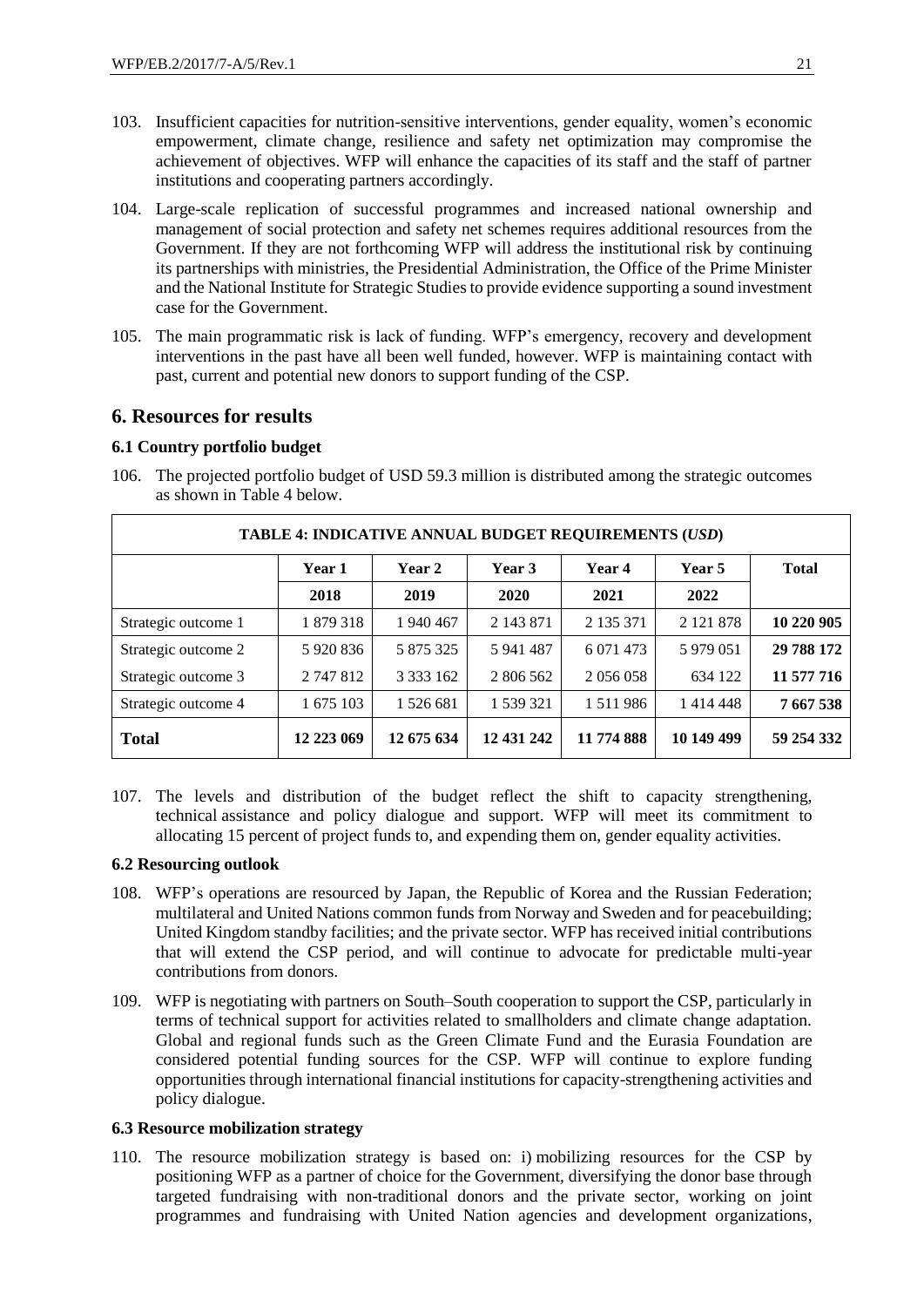enhancing relationships with existing donors and encouraging multi-year funding; ii) mobilizing resources for the Government by facilitating its access to regional development funds to support joint activities by the Government and WFP; and iii) re-prioritization of government resources so that the Government can allocate USD 3.5 million to schools covered by WFP projects under strategic outcome 1.

111. WFP's interventions under strategic outcomes 2 and 3 will benefit from several funding sources. Most field-level projects require that communities contribute at least 20 percent of the costs; local governments usually match these contributions. This promotes community engagement and the sustainability of interventions. The Government has contributed USD 600,000 since 2014 to development project 200662 for logistics support; local-level contributions amount to USD 2.6 million.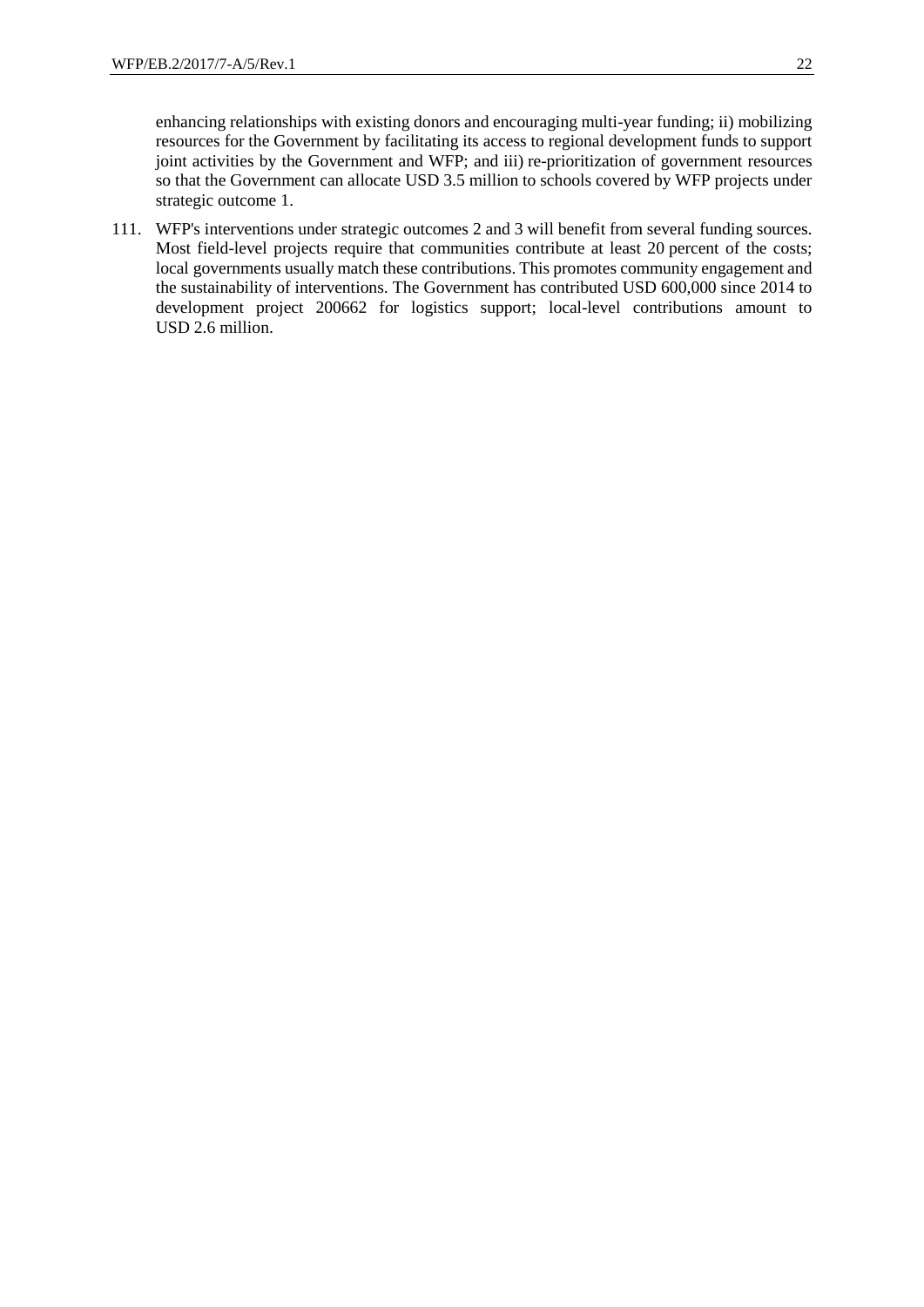#### **ANNEX I**

## **LOGICAL FRAMEWORK FOR THE KYRGYZ REPUBLIC COUNTRY STRATEGIC PLAN (JANUARY 2018–DECEMBER 2022)**

**Strategic Goal 1: Support countries to achieve zero hunger**

**Strategic Objective 1: End hunger by protecting access to food**

**Strategic Result 1: Everyone has access to food**

**Strategic outcome 1: All primary school-aged children in the Kyrgyz Republic have access to safe, adequate and nutritious food all year round**

Outcome category: Enhanced social and publicsector capacity to assist populations facing acute, transitory or chronic food insecurity Focus area: root causes

nutrition-sensitive

Assumptions:

Government continued commitment, including financial, to optimize its national school meals programme beyond participation in the pilot optimization project.

#### **Outcome indicators**

Zero hunger capacity scorecard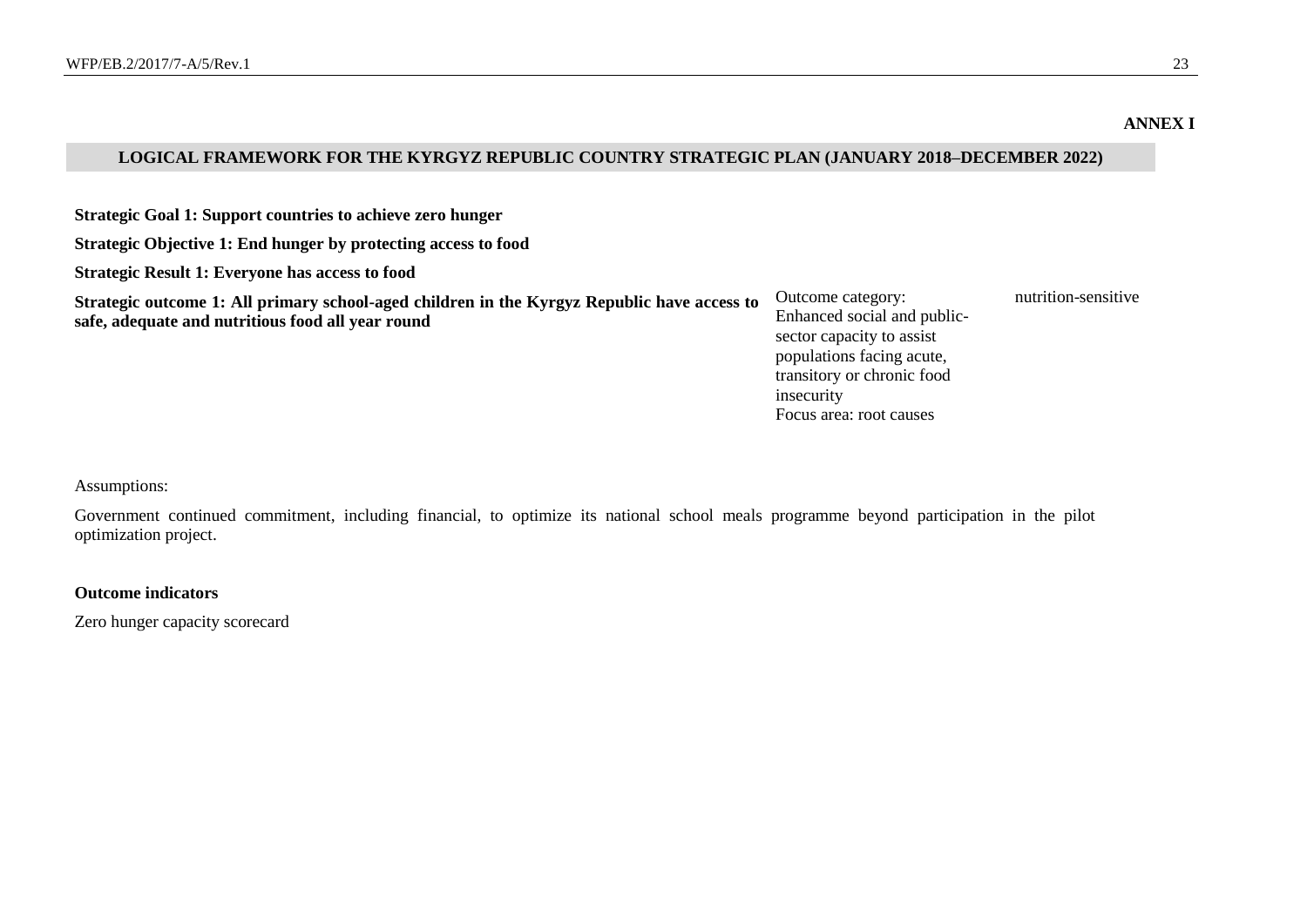#### **Activities and outputs**

**1. Provide school meals for primary school-aged children and strengthen the capacities of government institutions and schools to implement school meal programmes (School meal activities)**

Primary school-aged girls and boys and their families benefit from the improved knowledge and skills of school staff and caregivers in sanitation, hygiene and nutrition through improved micronutrient intake in a healthy and safe environment (C: Capacity development and technical support provided)

Primary school-aged girls and boys in WFP-supported schools receive a hot, diversified and nutritious meal every day they attend school, enabling them to meet their food and nutrition needs and take advantage of learning opportunities (C: Capacity development and technical support provided)

Primary school-aged girls and boys in WFP-supported schools receive a hot, diversified and nutritious meal every day they attend school, enabling them to meet their food and nutrition needs and take advantage of learning opportunities (A: Resources transferred)

Primary school-aged girls and boys in WFP-supported schools receive a hot, diversified and nutritious meal every day they attend school, enabling them to meet their food and nutrition needs and take advantage of learning opportunities (K: Partnerships supported)

#### **Strategic Objective 3: Achieve food security**

## **Strategic Result 3: Smallholders have improved food security and nutrition**

**Strategic outcome 2: Vulnerable and food-insecure smallholders, particularly women, in vulnerable areas of the Kyrgyz Republic, have enhanced livelihoods and increased resilience to shocks to support food security and nutrition needs all year round**

Outcome category: Increased smallholder production and sales Focus area: root causes nutrition-sensitive

#### Assumptions:

Food availability, access, utilization, and stability do not fluctuate beyond acceptable parameters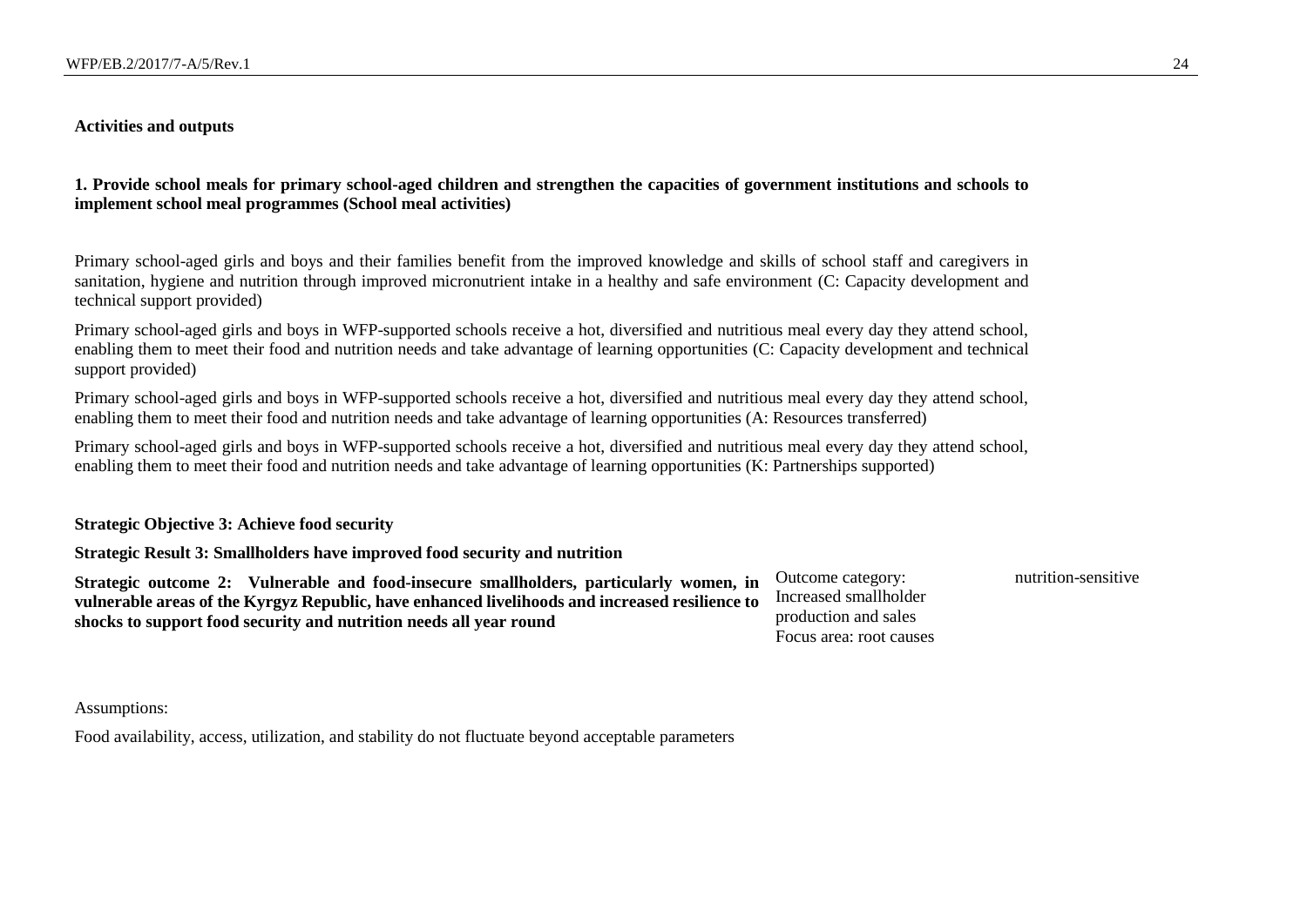#### **Outcome indicators**

Consumption-based coping strategy index (average) Consumption-based coping strategy index (percentage of households with reduced CSI) Food consumption score - nutrition Food expenditure share Livelihood-based coping strategy index (average) Livelihood-based coping strategy index (percentage of households using coping strategies) Minimum dietary diversity – women Percentage of targeted smallholder farmers reporting increased production of nutritious crops Proportion of the population in targeted communities reporting benefits from an enhanced asset base Rate of post-harvest losses

### **Activities and outputs**

**2. Support the creation of productive assets for vulnerable communities and food-insecure smallholders (Asset creation and livelihood support activities)**

Food-insecure individuals and communities in targeted areas benefit from rehabilitated and newly constructed productive assets that help increase their production, productivity and incomes (D: Assets created)

Food-insecure individuals and communities in targeted areas benefit from rehabilitated and newly constructed productive assets that help increase their production, productivity and incomes (K: Partnerships supported)

Participating households benefit from conditional food or cash-based transfers to meet their basic food and nutrition needs (A: Resources transferred)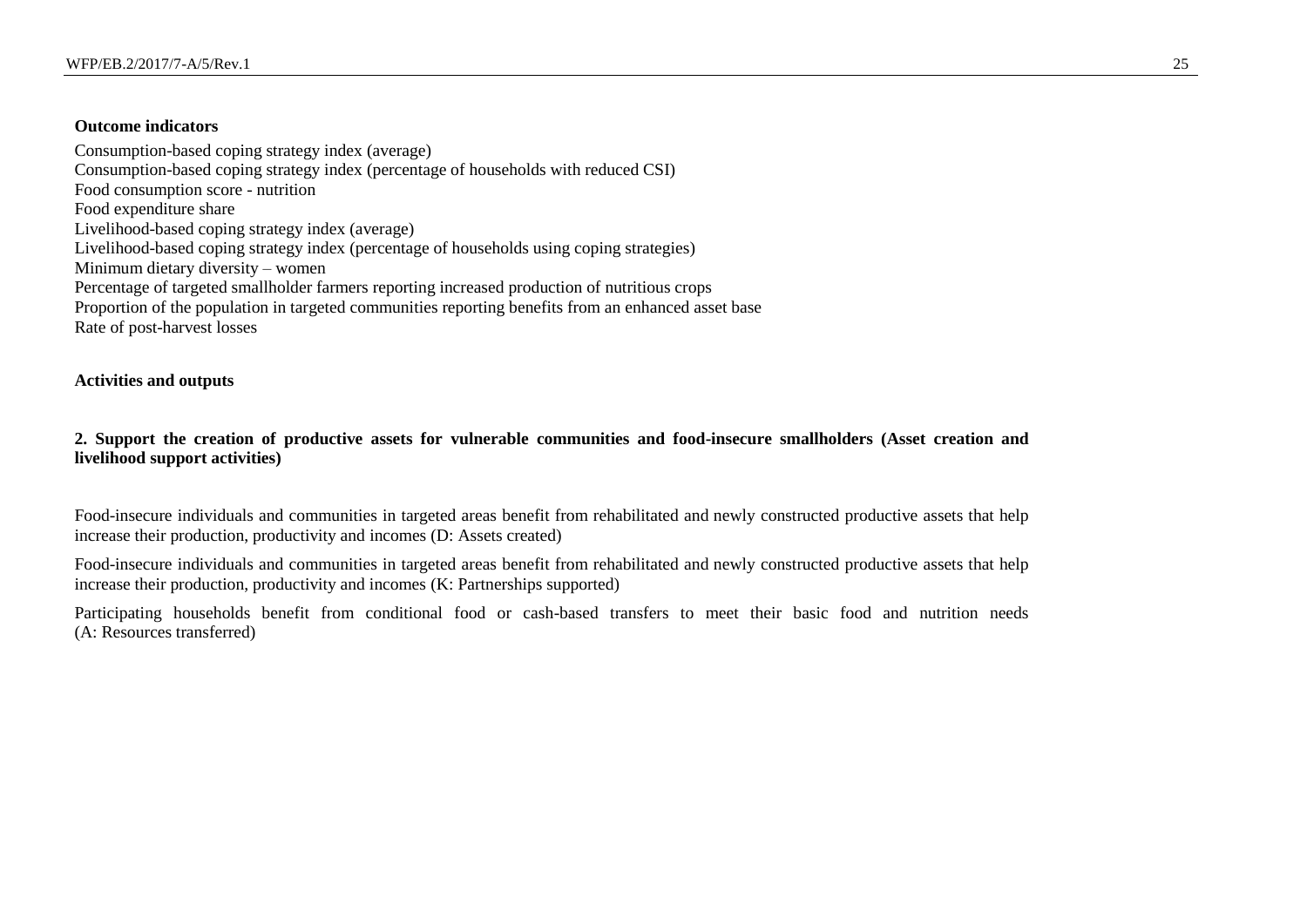## **3. Provide capacity strengthening to food-insecure smallholders (Individual capacity-strengthening activities)**

Targeted smallholders benefit from improved awareness of nutrition, knowledge and skills related to agricultural production and productivity, sustainable management and use of natural resources, reduction of post-harvest losses and processing and marketing that help to improve their livelihoods, diversify their income bases and improve their nutrition (A: Resources transferred)

Targeted smallholders benefit from improved awareness of nutrition, knowledge and skills related to agricultural production and productivity, sustainable management and use of natural resources, reduction of post-harvest losses and processing and marketing that help to improve their livelihoods, diversify their income bases and improve their nutrition (C: Capacity development and technical support provided)

Targeted smallholders benefit from improved awareness of nutrition, knowledge and skills related to agricultural production and productivity, sustainable management and use of natural resources, reduction of post-harvest losses and processing and marketing that help to improve their livelihoods, diversify their income bases and improve their nutrition (K: Partnerships supported)

#### **Strategic Result 4: Food systems are sustainable**

| Strategic outcome 3: Food-insecure communities in areas vulnerable to climate change have | Outcome category:               |
|-------------------------------------------------------------------------------------------|---------------------------------|
| improved food systems and are more resilient to shocks all year round                     | Improved household              |
|                                                                                           | adaptation and resilience to    |
|                                                                                           | climate and other shocks        |
|                                                                                           | Focus area: resilience-building |

Assumptions:

Conducive political/economic environment, no major climatic shocks that render project implementation impossible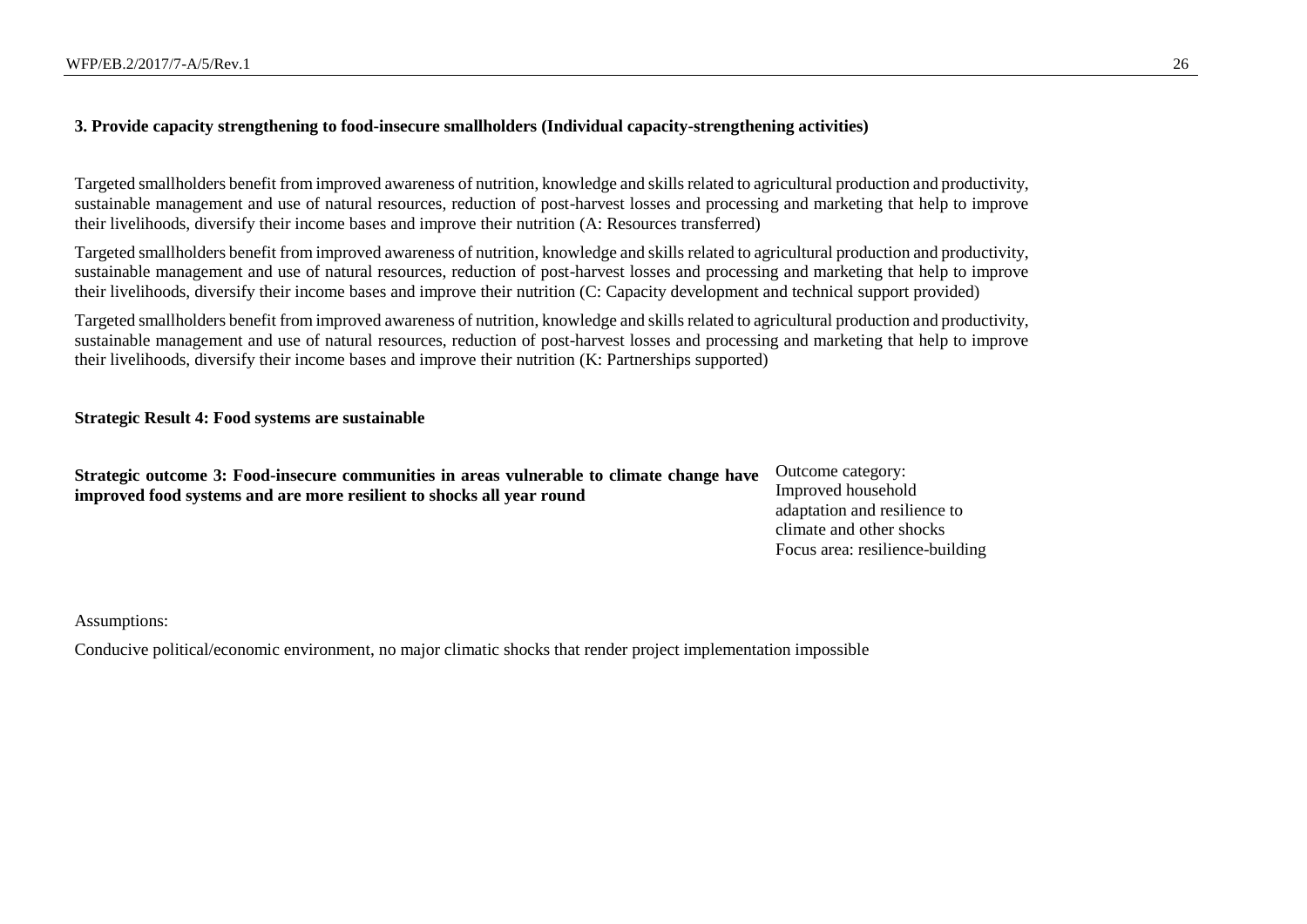#### **Outcome indicators**

Food consumption score Food expenditure share Livelihood-based coping strategy index (average) Livelihood-based coping strategy index (percentage of households using coping strategies) Number and level of effective coordination mechanisms and/or institutional systems that include climate responsive planning and development (including policies, plans and information systems established and used) Percentage of households using weather and climate information for decision-making on livelihoods and food security Percentage of households that integrate adaptation measures in their activities/livelihoods Proportion of targeted communities where there is evidence of improved capacity to manage climate shocks and risks Proportion of the population in targeted communities reporting environmental benefits

## **Activities and outputs**

## **4. Provide capacity-strengthening for community members and local authorities (Climate adaptation and risk management activities)**

Community members in the most risk-prone areas benefit from strengthened capacities for risk profiling and risk-informed planning, enabling them to protect their livelihoods and enhance their resilience to climate change (C: Capacity development and technical support provided)

Community members in the most risk-prone areas benefit from strengthened capacities for risk profiling and risk-informed planning, enabling them to protect their livelihoods and enhance their resilience to climate change (K: Partnerships supported)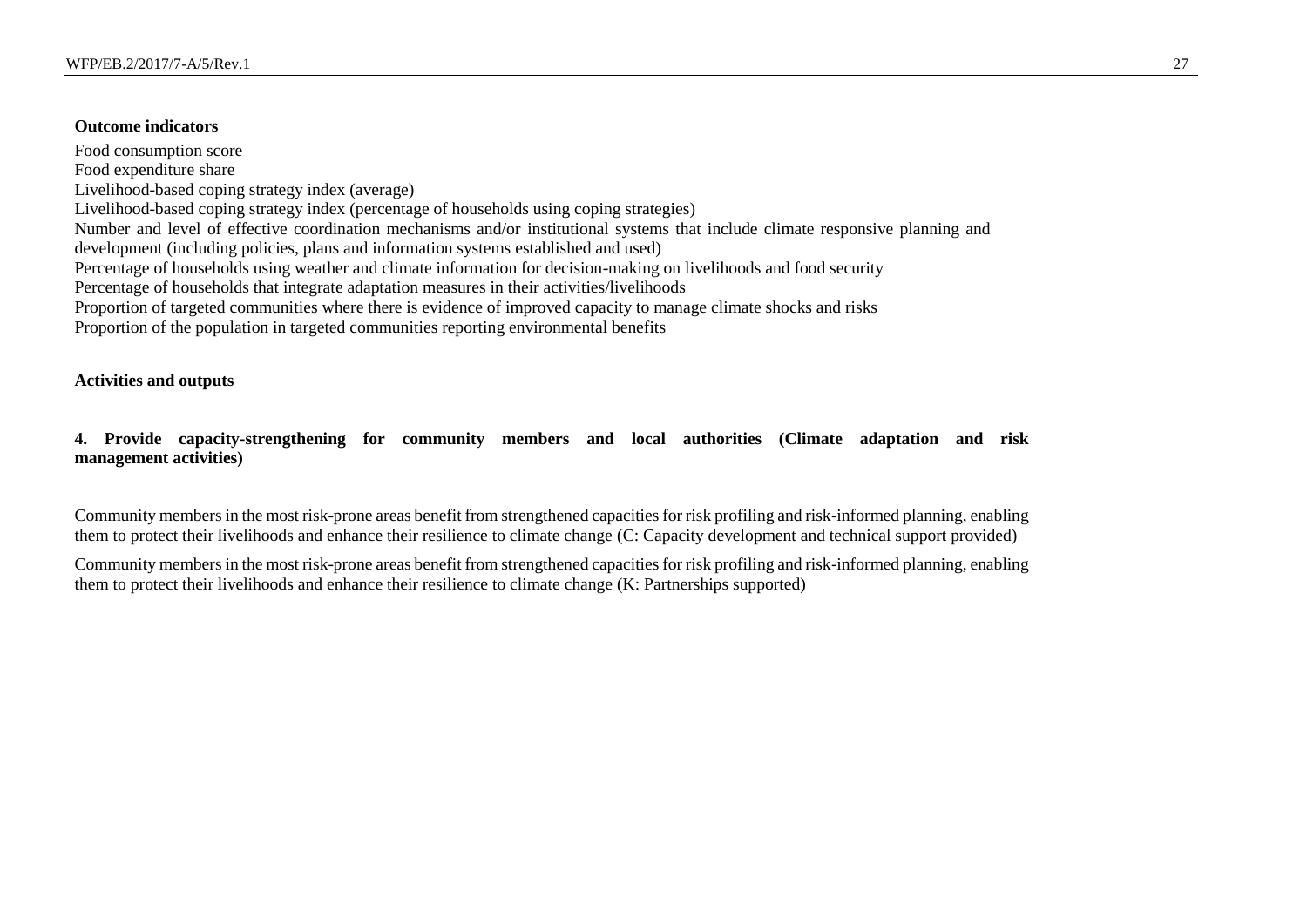## **5. Support the creation and rehabilitation of protective and risk-reduction assets in communities vulnerable to climate change and natural disasters (Asset creation and livelihood support activities)**

Community members in the most risk-prone areas benefit from rehabilitated and newly constructed climate-resilient assets that protect their livelihoods from shocks and ensure stable access to adequate food and nutrition (D: Assets created)

Community members in the most risk-prone areas benefit from rehabilitated and newly constructed climate-resilient assets that protect their livelihoods from shocks and ensure stable access to adequate food and nutrition (K: Partnerships supported)

Participating targeted households benefit from conditional food or cash-based transfers that meet their basic food and nutrition needs (A: Resources transferred)

**Strategic Goal 2: Partner to support implementation of the SDGs**

**Strategic Objective 4: Support SDG implementation**

**Strategic Result 5: Developing countries have strengthened capacity to implement the SDGs**

**Strategic outcome 4: Government institutions at the central and decentralized levels have strengthened capacities for comprehensive food security and nutrition management by 2030**

Outcome category: Enhanced capacities of publicand private-sector institutions and systems, including local responders, to identify, target and assist food-insecure and nutritionally vulnerable populations Focus area: root causes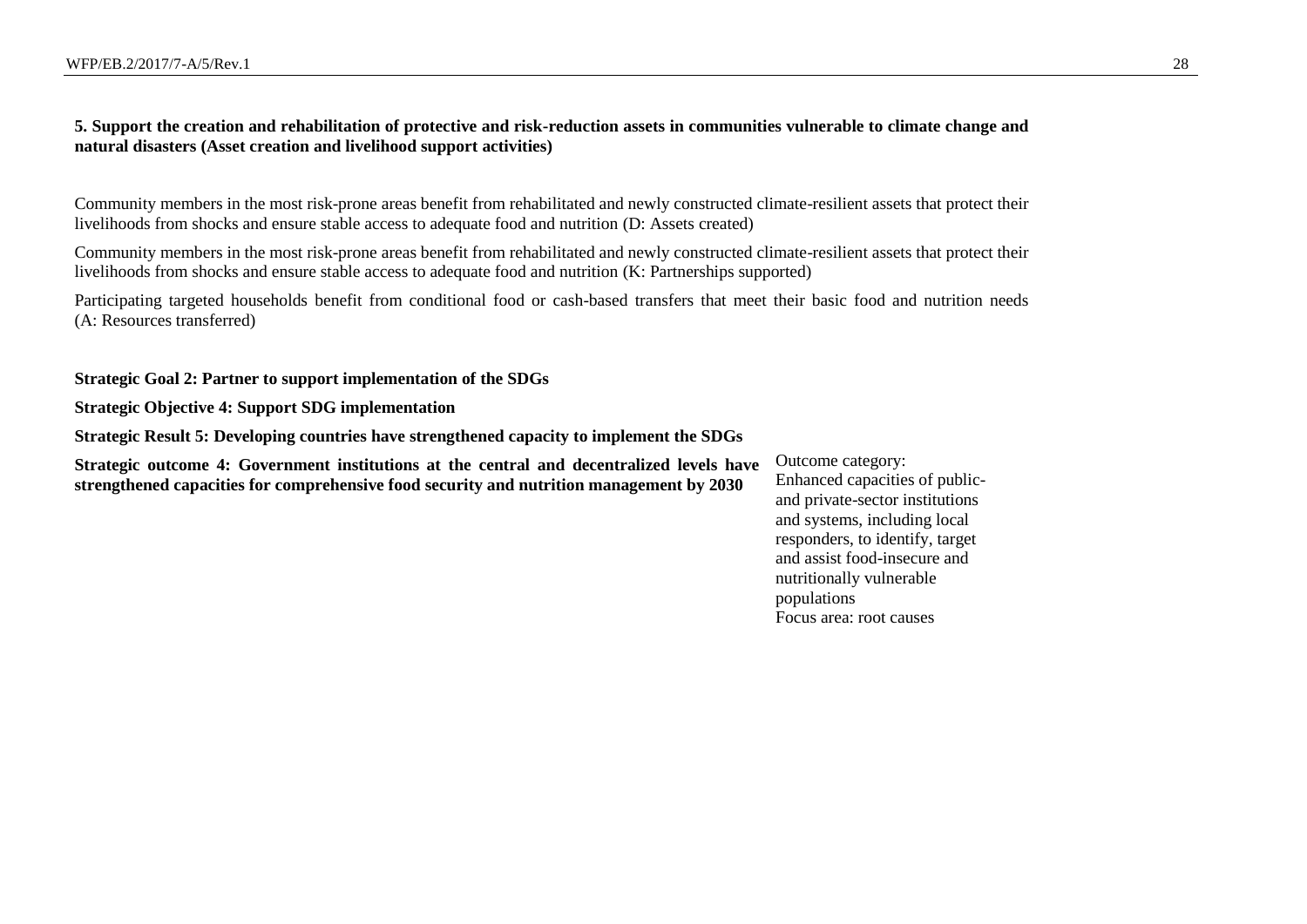### Assumptions:

Conducive political/economic environment

### **Outcome indicators**

Zero hunger capacity scorecard

#### **Activities and outputs**

## **6. Provide capacity-strengthening for national institutions (Institutional capacity-strengthening activities)**

Food-insecure households benefit from strengthened capacities in government institutions for monitoring and analysing food security and managing national programmes that reach people in need of assistance (C: Capacity development and technical support provided)

#### **7. Provide evidence-based analysis for national institutions (Analysis, assessment and monitoring activities)**

Food-insecure communities benefit from increased evidence available to national decision-making bodies enabling greater coherence in national policies and strategies for food security, nutrition, social protection, disaster risk management and climate change (C: Capacity development and technical support provided)

Food-insecure communities benefit from increased evidence available to national decision-making bodies enabling greater coherence in national policies and strategies for food security, nutrition, social protection, disaster risk management and climate change (I: Policy engagement strategies developed/implemented)

Food-insecure communities benefit from increased evidence available to national decision-making bodies enabling greater coherence in national policies and strategies for food security, nutrition, social protection, disaster risk management and climate change (M: National coordination mechanisms supported)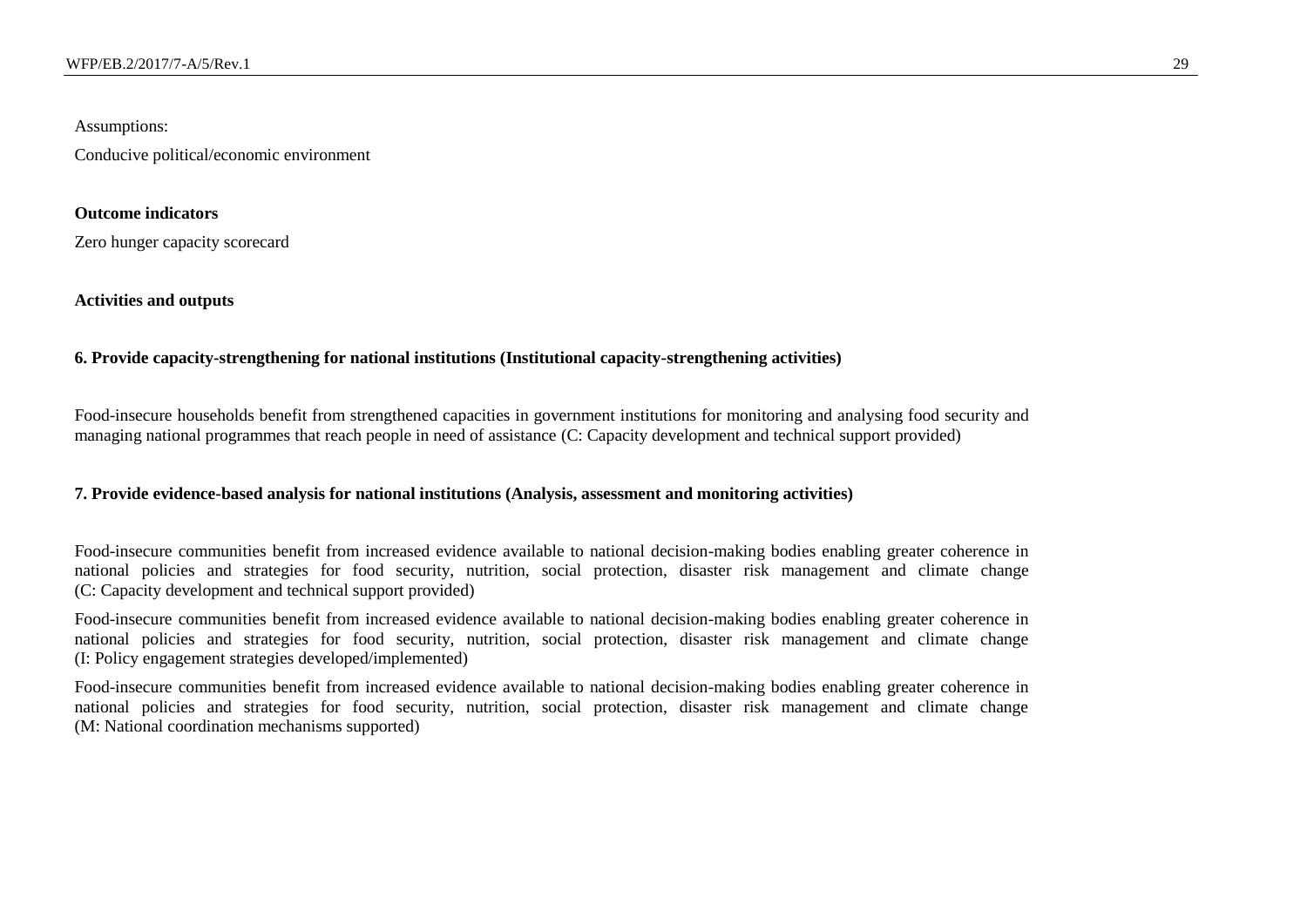#### **Strategic Goal 1: Support countries to achieve zero hunger**

**C.1 Affected populations are able to hold WFP and partners accountable for meeting their hunger needs in a manner that reflects their views and preferences**

## **Cross-cutting indicators**

- C.1.1. Proportion of assisted people informed about the programme (who is included, what people will receive, length of assistance)
- C.1.2. Proportion of project activities for which beneficiary feedback is documented, analysed and integrated into programme improvements

**C.2 Affected populations are able to benefit from WFP programmes in a manner that ensures and promotes their safety, dignity and integrity**

## **Cross-cutting indicators**

C.2.1. Proportion of targeted people accessing assistance without protection challenges

#### **C.3 Improved gender equality and women's empowerment among WFP-assisted population**

### **Cross-cutting indicators**

C.3.1. Proportion of households where women, men, or both women and men make decisions on the use of food/cash/vouchers, disaggregated by transfer modality

C.3.2. Proportion of food assistance decision-making entity – committees, boards, teams, etc. – members who are women

C.3.3. Type of transfer (food, cash, voucher, no compensation) received by participants in WFP activities, disaggregated by sex and type of activity

#### **C.4 Targeted communities benefit from WFP programmes in a manner that does not harm the environment**

#### **Cross-cutting indicators**

C.4.1. Proportion of activities for which environmental risks have been screened and, as required, mitigation actions identified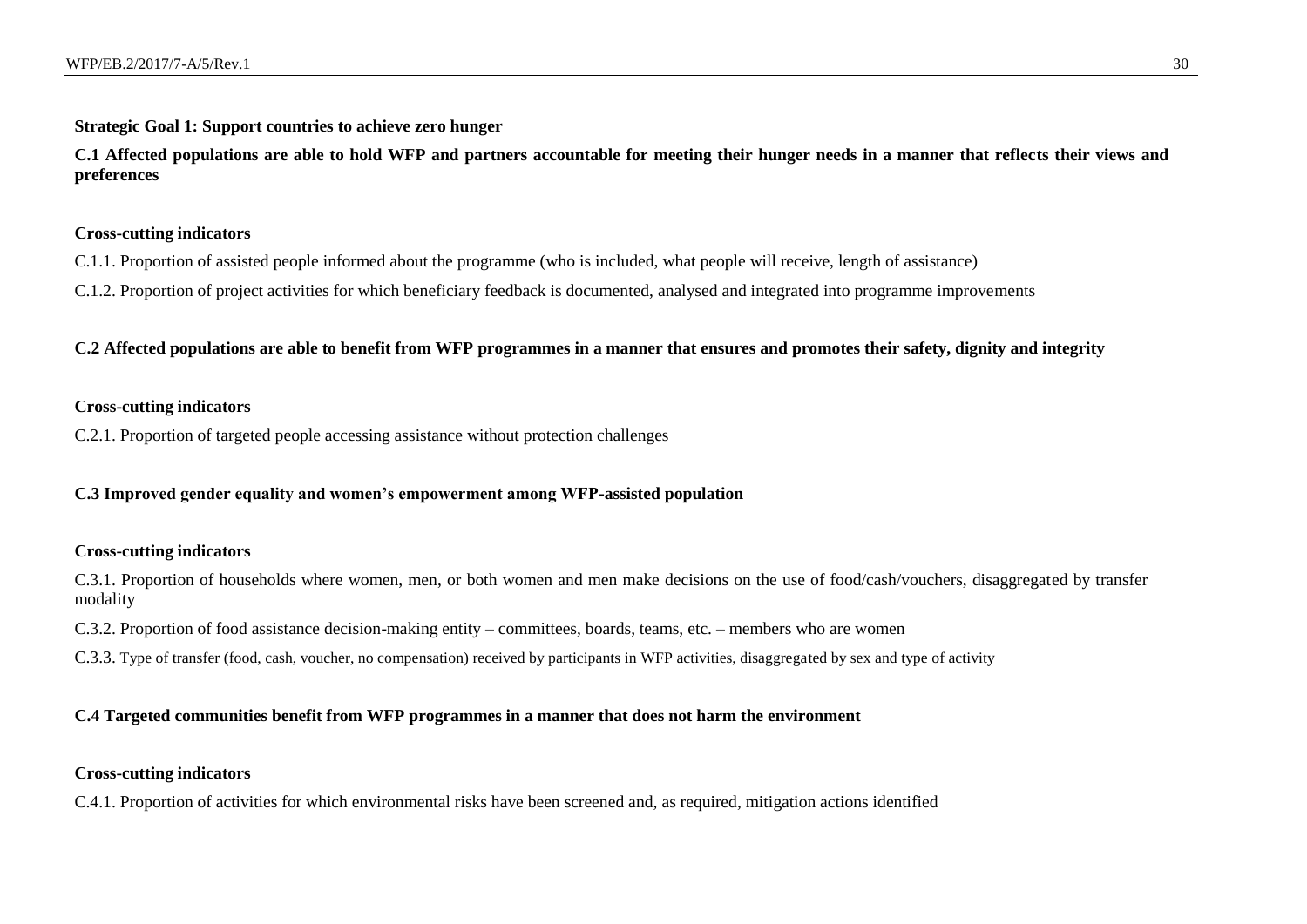## **ANNEX II**

| <b>INDICATIVE COST BREAKDOWN BY STRATEGIC OUTCOME (USD)</b> |                                                           |                                                           |                                                           |                                                            |              |
|-------------------------------------------------------------|-----------------------------------------------------------|-----------------------------------------------------------|-----------------------------------------------------------|------------------------------------------------------------|--------------|
|                                                             | <b>Strategic</b><br>Result 1,<br><b>SDG</b> target<br>2.1 | <b>Strategic</b><br>Result 3,<br><b>SDG</b> target<br>2.3 | <b>Strategic</b><br>Result 4,<br><b>SDG</b> target<br>2.4 | <b>Strategic</b><br>Result 5,<br><b>SDG</b> target<br>17.9 | <b>Total</b> |
|                                                             | <b>Strategic</b><br>outcome 1                             | <b>Strategic</b><br>outcome 2                             | <b>Strategic</b><br>outcome 3                             | <b>Strategic</b><br>outcome 4                              |              |
| Transfers                                                   | 6 773 490                                                 | 22 888 318                                                | 7 244 619                                                 | 5 502 619                                                  | 42 409 047   |
| Implementation                                              | 2 041 858                                                 | 2 813 905                                                 | 2 778 042                                                 | 1 1 1 6 5 1 6                                              | 8750322      |
| Adjusted direct support costs                               | 736 900                                                   | 2 137 190                                                 | 797 634                                                   | 546788                                                     | 4 2 18 5 12  |
| Subtotal                                                    | 9 5 5 2 2 4 8                                             | 27 839 413                                                | 10 820 296                                                | 7 165 923                                                  | 55 377 881   |
| Indirect support costs (7.0 percent)                        | 668 657                                                   | 1948759                                                   | 757421                                                    | 501 615                                                    | 3 876 452    |
| <b>Total</b>                                                | 10 220 905                                                | 29 788 172                                                | 11 577 716                                                | 7 667 538                                                  | 59 254 332   |